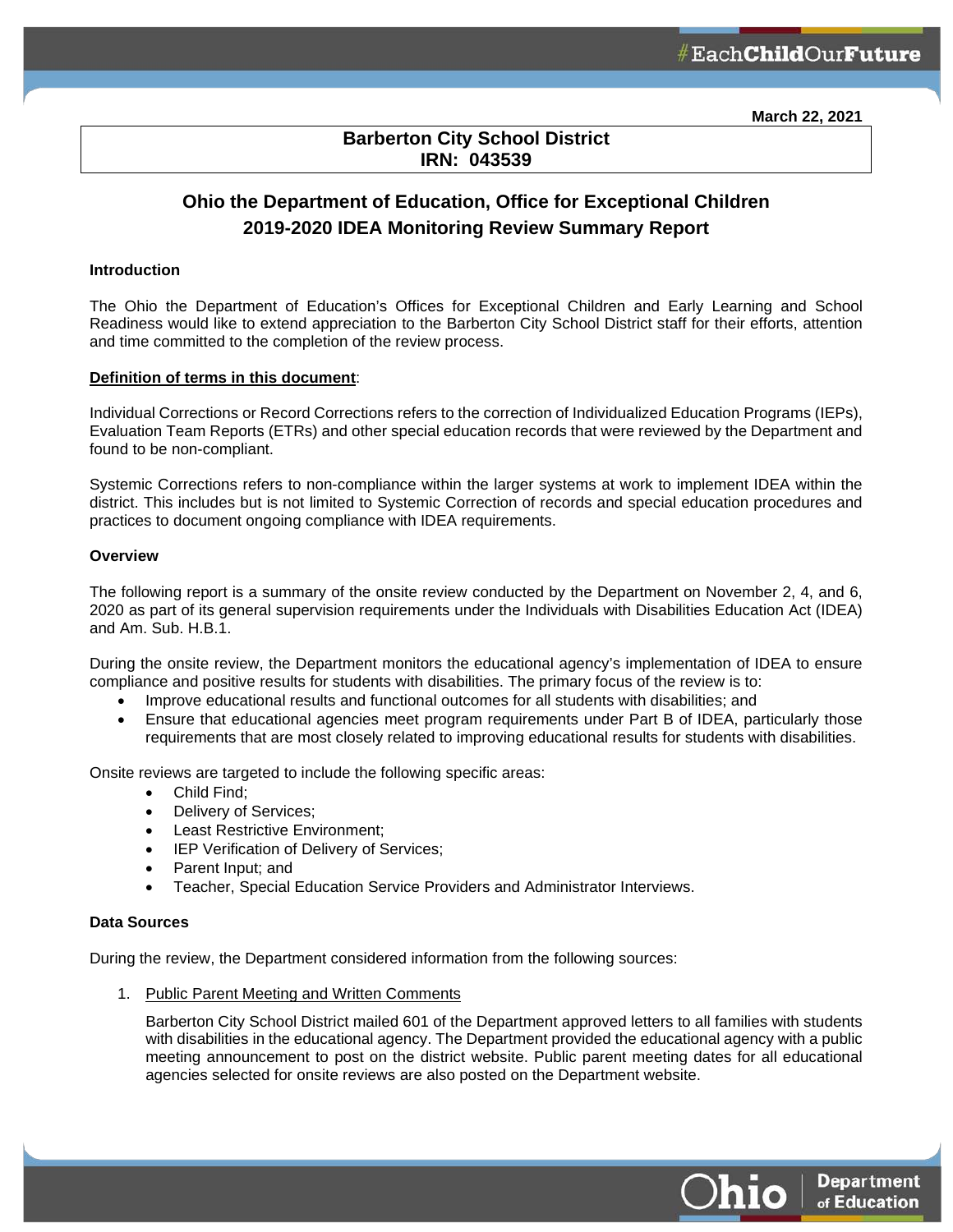On Wednesday, November 4, 2020, the Department consultants held a virtual public meeting for parents and other interested parties via a remote conference platform. No parents or family members attended the virtual meeting. Five State Support Team (SST) Region 8 representatives and eight ODE/OEC consultants attended the meeting. Attendees could speak to the Department representatives publicly in the meeting, speak to the Department representatives individually, provide written comments or both. No attendees made comments during the public meeting. Written comment forms were available before, during and after the meeting. The Department received two written comments.

During the public meeting, parents would have been advised by the Department consultants of the formal complaint process under IDEA and that their public comments did not constitute a formal complaint. The participants were also informed that while the information they provided may be helpful to the review, it may not necessarily be acted upon as part of the review process. Ohio's procedural safeguards notice was available for participants who wanted a copy.

#### 2. Pre-Onsite Data Analysis

The Department conducted a comprehensive review which included district, building and grade level data; Special Education Performance Profile; Ohio School Report Cards; Comprehensive Continuous Improvement Plan (CCIP) and/or OnePlan; and Education Management Information System (EMIS) data. The data analysis assisted the Department in determining potential growth areas for improvement and educational agency strengths.

## 3. Record Review/IEP Verification

Prior to the onsite visit, the Department consultants reviewed 19 records of school age students with disabilities. the Department consultants reviewed three (3) records of preschool students with disabilities. The Department consultants selected records of students with disabilities from a variety of disability categories and ages. Twelve student records were selected for IEP verification in the classroom and/or remote learning setting.

#### 4. Staff/Administrative Interviews

On November 2 and 4, 2020, the Department consultants held nine sessions of interviews with 16 preschool and school-age administrators and 50 preschool and school-age teachers, school counselors, related services personnel, school psychologists, and paraprofessionals. The Department interviews focused on the following review areas: Child Find; Delivery of Services; Least Restrictive Environment (LRE) and IEP alignment and Discipline.

# **Strengths/Commendations:**

- 1. Barberton City School District staff are passionate, caring and dedicated not only to students with disabilities, but the entire student body. This was evident through the interviewing process and IEP verifications.
- 2. Staff feel very supported by district Administration. Multiple staff members shared in the interview sessions that district leaders understand the support and resources needed for teachers to be successful, as well as create a caring and inclusive setting for all students. In addition, the district committed to a Least Restrictive Environment pilot project aimed at increasing the amount of time students with disabilities are educated with non-disabled peers in the general education instructional setting.
- 3. The Preschool Teacher Based Team (TBT) meets routinely and collaborates with the School Age Teams to ensure a strong transition from preschool to Kindergarten. Preschool leaders are included in the District Leadership Team to coordinate efforts across the district at all grade levels.
- 4. Barberton City School District preschool program is commended for operating highly inclusive preschool classroom environments. Preschool students with disabilities who attend the center-based program are provided the general education curriculum with students without disabilities and received special education and related services itinerantly within the general education setting. Preschool students with disabilities attending remote learning alternative were provided individual backpacks supplied with an assortment of various materials to assist in both specially designed instruction and access to the general curriculum.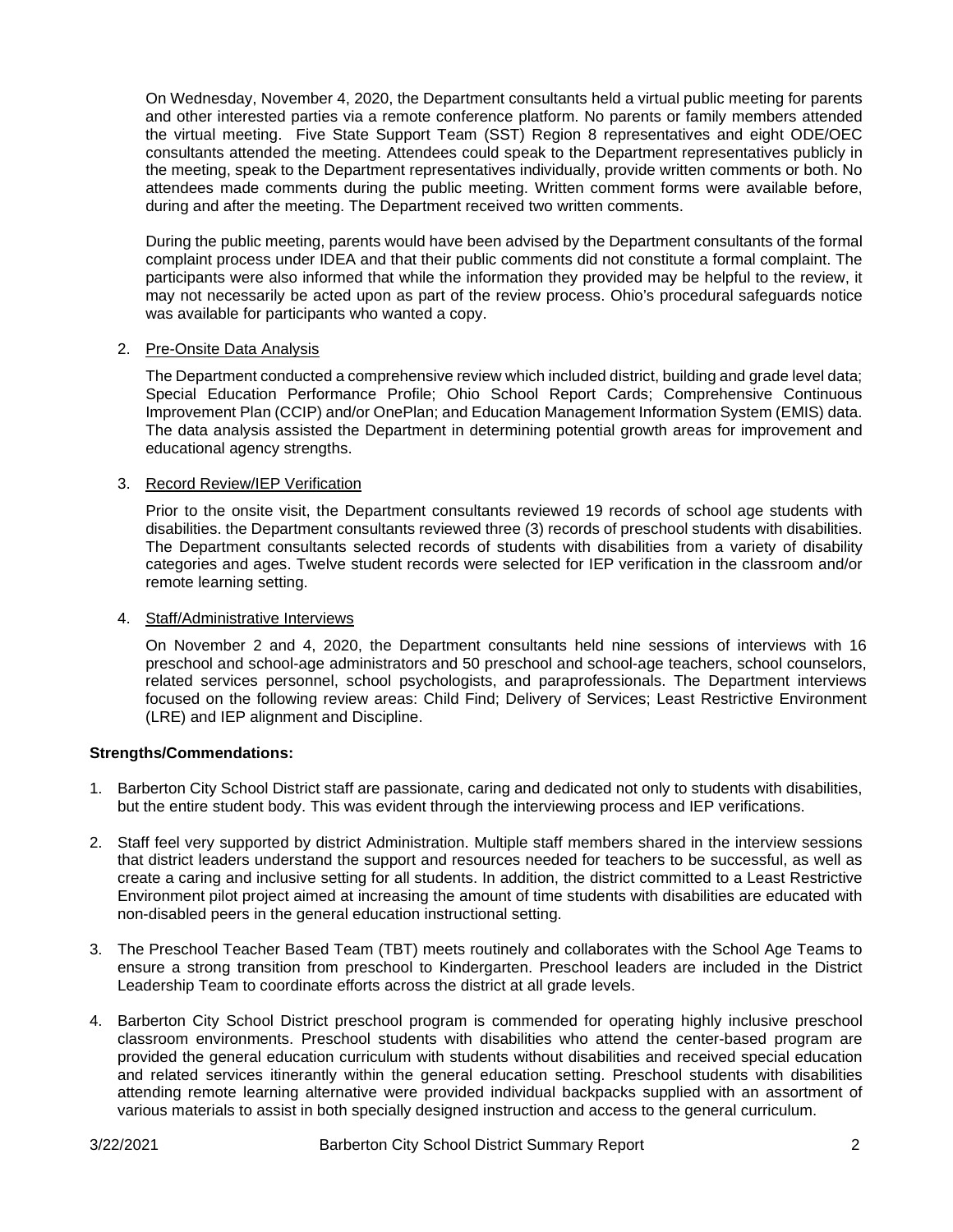## **Other Considerations/Opportunities for Improvement**

- 1. The district experienced challenges and concerns in the face of providing remote instruction to students with disabilities and all students, while maintaining in-person learning within the district. The issues of special education staffing for remote and in-person instruction, delivery and tracking of specially designed instruction and related services minutes, and continuous progress monitoring of annual IEP goals have become problematic.
- 2. This is an opportunity to strengthen the RTI/MTSS system across the district. It is deployed well at some grade levels but not throughout the district.
- 3. After the monitoring review, Barberton City Schools was presented a letter dated January 12, 2021, indicating a finding of a Free Appropriate Public Education (FAPE) violation in the area of delivery of services for one student. The letter indicated required actions of the district to address the violation with timelines for correction of no later than 20 days from the delivery of the FAPE letter (February 10, 2021). The delivery of service concern for this student has been addressed, and corrective action has been implemented to provide compensatory time along with additional instruction in the identified area of need which will continue through the end of the 2020-2021 school year. Furthermore, the special education leadership team completed a district-wide survey and analysis of the delivery of special education services based upon needs and services described in each child's IEP. As a result, IEP teams have made scheduling adjustments and IEP amendments where necessary to ensure instruction and services are delivered as required; and the district continues to monitor the delivery of services for all students with special needs.

#### **Findings of Noncompliance/Required Actions**

A finding is made when noncompliance is identified by the Department with IDEA and Ohio Operating Standards requirements. Findings are also made when noncompliance is identified in relation to the evaluation team report (ETR) and/or individualized education program (IEP) requirements. For a noncompliance level of 30% or greater in any single area or for identified areas of concern that did not reach 30% or greater, a Corrective Action Plan (CAP) will be developed to address those areas. All noncompliance identified by the Department as part of the review (listed by subject area in the *Department's Review Findings and Educational Agency Required Actions Table*) must be corrected as indicated in the *Evidence of Correction/Recommendations* column.

#### Refer to the details of requirements in the **Evidence of Findings and Evidence of Correction/ Recommendations table below**, and the attached **Individual Record Review Comment Sheets for specific individual record corrections.**

The Department provides separate written correspondence to the parent/guardian when action is required to correct findings of noncompliance for individual students. The educational agency will receive copies of this correspondence.

#### **Corrective Action Plan (CAP)**

The educational agency will develop a CAP to address any items identified in this summary report. An approved form for the CAP will be provided by the Department or can be accessed on the Department's website by using the keyword search "Monitoring". The CAP developed by the educational agency with SST assistance must include the following:

- Activities to address all areas identified in this summary report;
- Documentation/evidence of implementation of the activities;
- Individuals responsible for implementing the activities;
- Resources needed;
- Completion dates; and
- Continued Plan for Improvement and/or Compliance.

The educational agency must submit the CAP by email to [john.magee@education.ohio.gov](mailto:john.magee@education.ohio.gov) within 30 school days from the date of this report. The Department will review the corrective action plan submitted by the educational agency for approval. If the Department determines that a revision(s) is necessary, the educational agency will be required to revise and resubmit. The educational agency will be contacted by the Department and notified when the action plan has been approved.

#### *CAP Due Date***:** *May 11, 2021*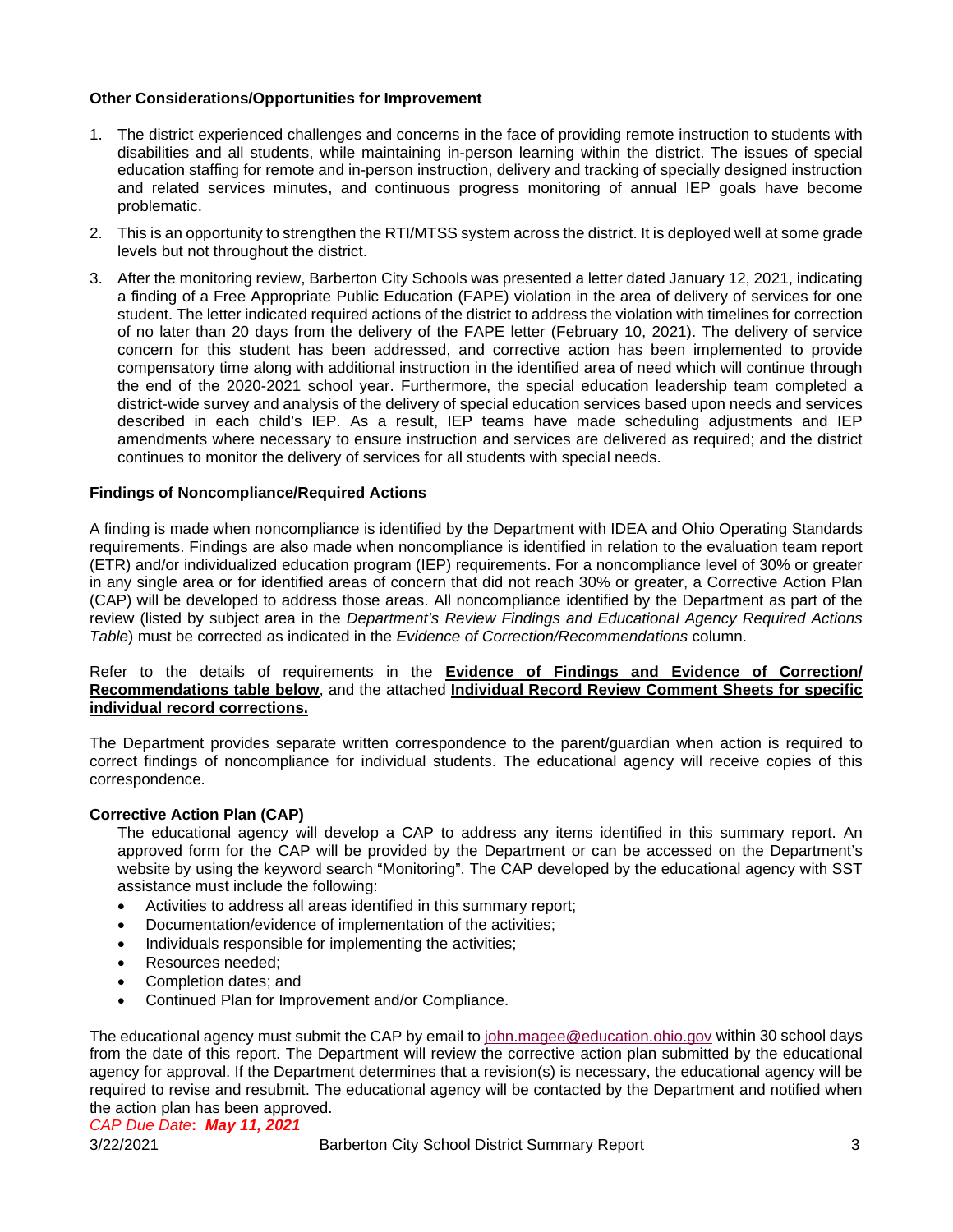#### **Department Trainings**

As part of the Department monitoring process, Barberton City School District personnel, as identified by the Department, are required to complete the Special Education Essentials 2019-2020 training modules within the Learning Management System (LMS). The Department will provide specific instructions on completing these training modules during the Summary Report presentation. Participants must achieve a 75% or more on each quiz. Participants who do not achieve at least 75% will be contacted by the State Support Team (SST) for additional training.

*Completion of LMS Training Modules Due Date: May 11, 2021*

#### **Individual Correction**

The educational agency has **60 school days** from the date of this summary report to correct all identified findings of noncompliance for individual students whose records were selected and reviewed by the Department during the onsite review unless noted otherwise in the report. Detailed information on individual findings are provided in a separate report.

*Individual Correction Due Date: September 9, 2021*

#### **CAP Activities and Systemic Correction**

The educational agency will provide the Department with documentation verifying the educational agency's completion of all CAP activities and all systemic corrections noted in this summary report. The Department will verify systemic correction through the review of this documentation and a review of additional student records.

*Completion of CAP Activities and Systemic Correction Due Date: January 31, 2022*

#### **Monitoring of FAPE Violation Corrective Action:**

The educational agency will continue to provide the Department with documentation verifying the educational agency's completion of all required actions described in the OEC FAPE Violation Letter dated January 12, 2021. Upon verification of correction as outlined in the required corrective actions contained in the letter, the Department will issue a letter of clearance from the FAPE violation findings.

Once the educational agency has completed all action plan activities, the educational agency will use the Department's monitoring process to create and implement a Strategic Improvement Plan with the Department and SST assistance.

For questions regarding the review, please contact: John Magee, the Department's IDEA Monitoring Contact, at 614-593-5316, toll-free at (877) 644-6338, or by e-mail at [john.magee@education.ohio.gov.](mailto:john.magee@education.ohio.gov)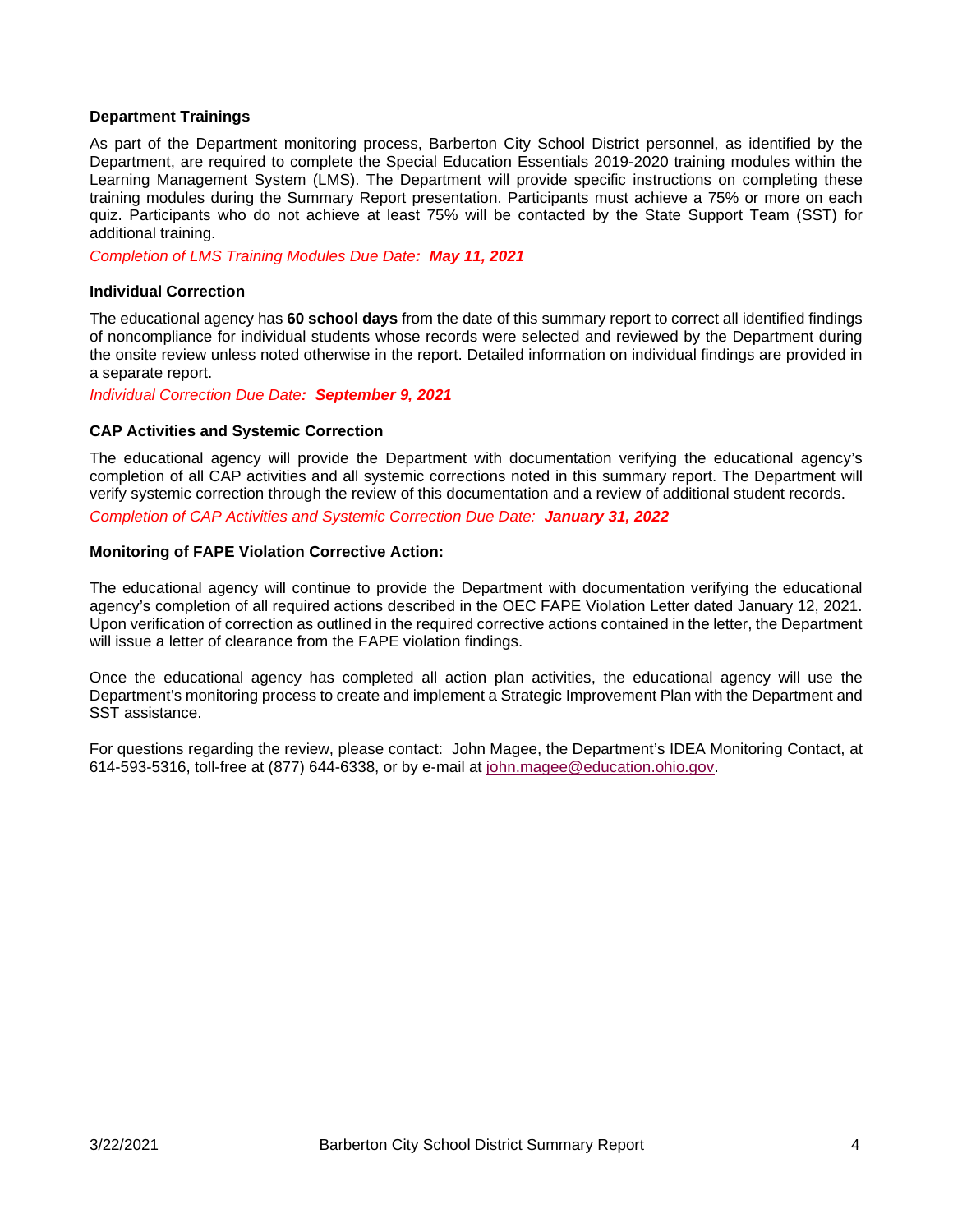# **The Department's Review Findings and Educational Agency Required Actions**

## **Component 1: Child Find**

*Each educational agency shall adopt and implement written policies and procedures approved by the Ohio Department of Education, Office for Exceptional Children, that ensure all children with disabilities residing within the educational agency, regardless of the severity of their disability, and who are in need of special education and related services are identified, located, and evaluated as required by the Individuals with Disabilities Education Improvement Act of 2004 and Federal Regulations at 34 C.F.R. Part 300 pertaining to child find, including the regulations at 34 C.F.R. 300.111 and 300.646 and Rule 3301-51-03 of the Ohio Operating Standards serving Children with Disabilities.* 

| <b>Record</b><br><b>Review</b><br><b>Item</b> |                                             | <b>Evidence of Findings</b>                                                                                                                                                                                                                                                                                                                                                                                                                                  | <b>Evidence of Corrections/Recommendations</b>                                                                                                                                                                                                                                                                                                                       | <b>Must be</b><br>addressed in<br><b>CAP</b>                                                                           |
|-----------------------------------------------|---------------------------------------------|--------------------------------------------------------------------------------------------------------------------------------------------------------------------------------------------------------------------------------------------------------------------------------------------------------------------------------------------------------------------------------------------------------------------------------------------------------------|----------------------------------------------------------------------------------------------------------------------------------------------------------------------------------------------------------------------------------------------------------------------------------------------------------------------------------------------------------------------|------------------------------------------------------------------------------------------------------------------------|
| $CF-1$                                        | <b>Record Review</b>                        | 34 CFR 300.305(a) [Review of Existing evaluation<br>data] and OAC 3301-51-11 (c)(1)(a) [Preschool<br>children eligible for special education]<br>All applicable preschool evaluation records of a child<br>transitioning from Part C, utilized child information<br>from the Individual Family Service Plan (IFSP) and<br>other documentation provided by Help Me Grow in<br>suspecting or when determining eligibility for Part B<br>supports and services. | <b>Individual Correction</b><br><b>NA</b><br><b>Systemic Correction</b><br><b>NA</b>                                                                                                                                                                                                                                                                                 | $\boxtimes$ NA                                                                                                         |
|                                               | <b>Interviews/Public</b><br><b>Comments</b> |                                                                                                                                                                                                                                                                                                                                                                                                                                                              |                                                                                                                                                                                                                                                                                                                                                                      |                                                                                                                        |
|                                               | <b>Concerns Noted</b>                       |                                                                                                                                                                                                                                                                                                                                                                                                                                                              |                                                                                                                                                                                                                                                                                                                                                                      |                                                                                                                        |
| $CF-2$                                        | <b>Record Review</b>                        | <b>OAC 3301-51-06 [Evaluations]</b><br>All applicable preschool evaluations appropriately<br>documented interventions provided to resolve<br>concerns for the child performing below grade-level<br>standards.<br>Six (6) out of 12, or 50% applicable school age<br>evaluations reviewed did not appropriately document<br>interventions provided to resolve concerns for the<br>child performing below grade-level standards.                              | <b>Individual Correction</b><br>The Department has verified that these students have<br>a current ETR in place, so no additional individual<br>correction is required.<br><b>Systemic Correction</b><br>The educational agency must submit evidence to the<br>Department of written procedures and practices<br>regarding documentation of intervention and supports | $\boxtimes$ Yes<br>The<br>educational<br>agency needs<br>to address<br>this finding in<br>a Corrective<br>Action Plan. |
|                                               | <b>Interviews/Public</b><br><b>Comments</b> | District personnel have recently received evaluation<br>team report training and technical assistance to<br>address this issue, including reiteration of the<br>requirement to provide a summary of evidence-based<br>interventions or a statement regarding the current IEP<br>supports and services.                                                                                                                                                       | provided prior to completion of the initial and<br>reevaluation team report.<br>Opportunities for Improvement<br>The district will receive further training and technical<br>assistance to address the documentation of required<br>interventions when internal monitoring training is                                                                               | (School age<br>only)                                                                                                   |
|                                               | <b>Concerns Noted</b>                       |                                                                                                                                                                                                                                                                                                                                                                                                                                                              | provided by the Office for Exceptional Children.                                                                                                                                                                                                                                                                                                                     |                                                                                                                        |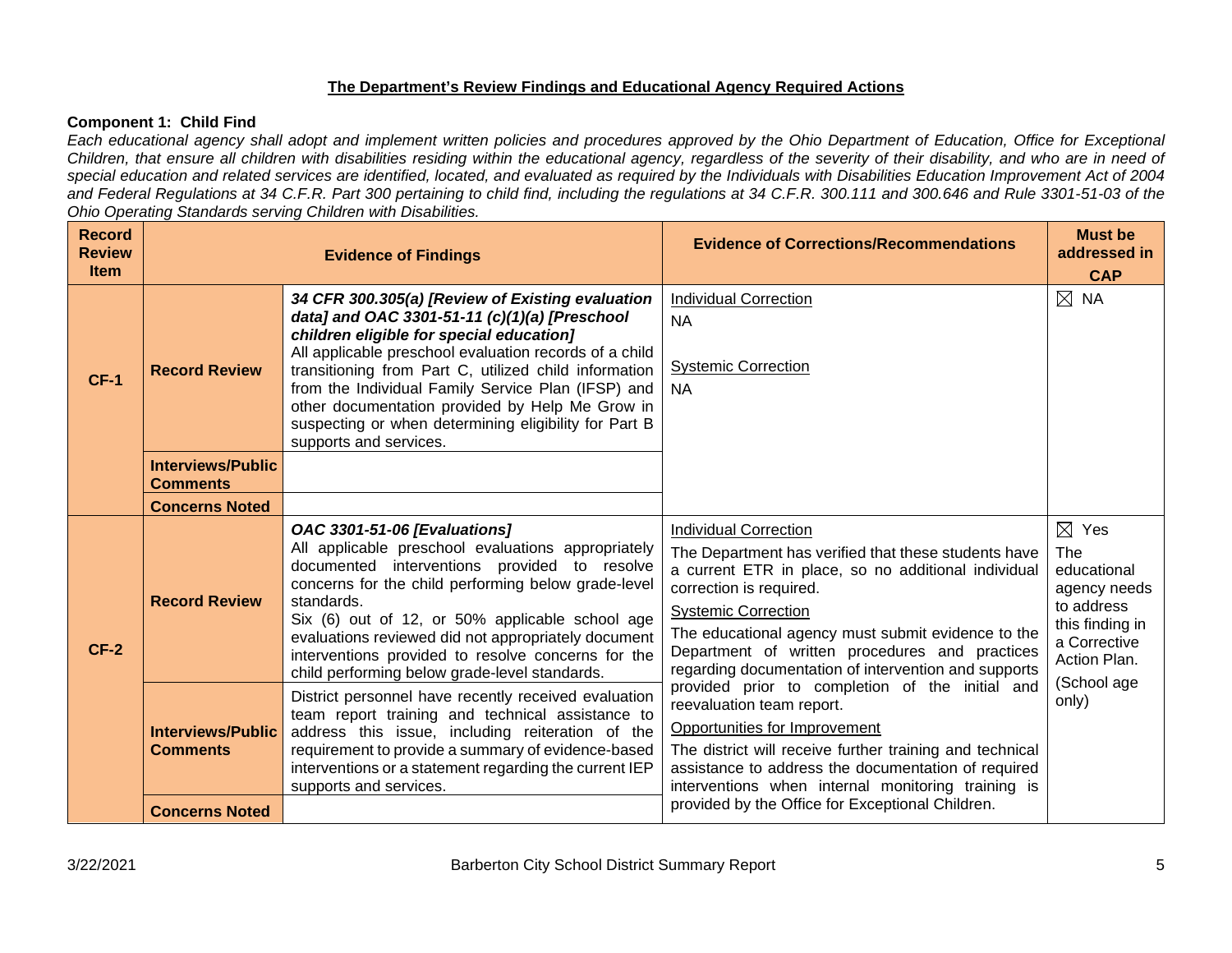| <b>Record</b><br><b>Review</b><br><b>Item</b> |                                             | <b>Evidence of Findings</b>                                                                                                                                                                                                                                                                                                                                                                                                                                                             | <b>Evidence of Corrections/Recommendations</b>                                                                                                                                                                                                                                                                                                                                                                                                                                                                                                               | <b>Must be</b><br>addressed in<br><b>CAP</b>                                                                                     |
|-----------------------------------------------|---------------------------------------------|-----------------------------------------------------------------------------------------------------------------------------------------------------------------------------------------------------------------------------------------------------------------------------------------------------------------------------------------------------------------------------------------------------------------------------------------------------------------------------------------|--------------------------------------------------------------------------------------------------------------------------------------------------------------------------------------------------------------------------------------------------------------------------------------------------------------------------------------------------------------------------------------------------------------------------------------------------------------------------------------------------------------------------------------------------------------|----------------------------------------------------------------------------------------------------------------------------------|
| $CF-3$                                        | <b>Record Review</b>                        | 34 CFR 300.501(b) [Parent participation in<br>meetings] and OAC 3301-51-06 (E)(2)(a)<br>[Evaluation procedures].<br>All applicable preschool student records showed<br>evidence that the parent was afforded the opportunity<br>to participate in the evaluation team planning<br>meeting.<br>Four (4) out of 17, or 24% school age student records<br>did not show evidence that the parent was afforded<br>the opportunity to participate in the evaluation team<br>planning meeting. | <b>Individual Correction</b><br>The educational agency must provide evidence that<br>the parent was involved or provided the opportunity to<br>participate in the evaluation planning process.<br>The evidence may include evaluation planning form,<br>prior written notice, parent invitation, referral form or<br>communication log.<br>lf<br>the<br>educational<br>agency<br>cannot<br>provide<br>documentation that the parent was involved or<br>provided the opportunity to participate in the<br>evaluation planning process, the educational agency | $\boxtimes$ No<br>The<br>educational<br>agency does<br>not need to<br>address this<br>finding in a<br>Corrective<br>Action Plan. |
|                                               | <b>Interviews/Public</b><br><b>Comments</b> |                                                                                                                                                                                                                                                                                                                                                                                                                                                                                         | must conduct a reevaluation planning meeting with the<br>parent.<br><b>Systemic Correction</b>                                                                                                                                                                                                                                                                                                                                                                                                                                                               |                                                                                                                                  |
|                                               | <b>Concerns Noted</b>                       | The lack of documented opportunity for parent<br>involvement was often attributed to missing parent<br>signatures, planning forms, or proof of attempts to<br>involve the parent.                                                                                                                                                                                                                                                                                                       | The educational agency must submit evidence to the<br>Department of written procedures and practices that<br>include the parent in the evaluation planning process.<br>Opportunities for Improvement<br>There is an opportunity to strengthen<br>the<br>documentation and tracking procedure for attempts to<br>contact and involve parents in the evaluation (and<br>IEP) process.                                                                                                                                                                          |                                                                                                                                  |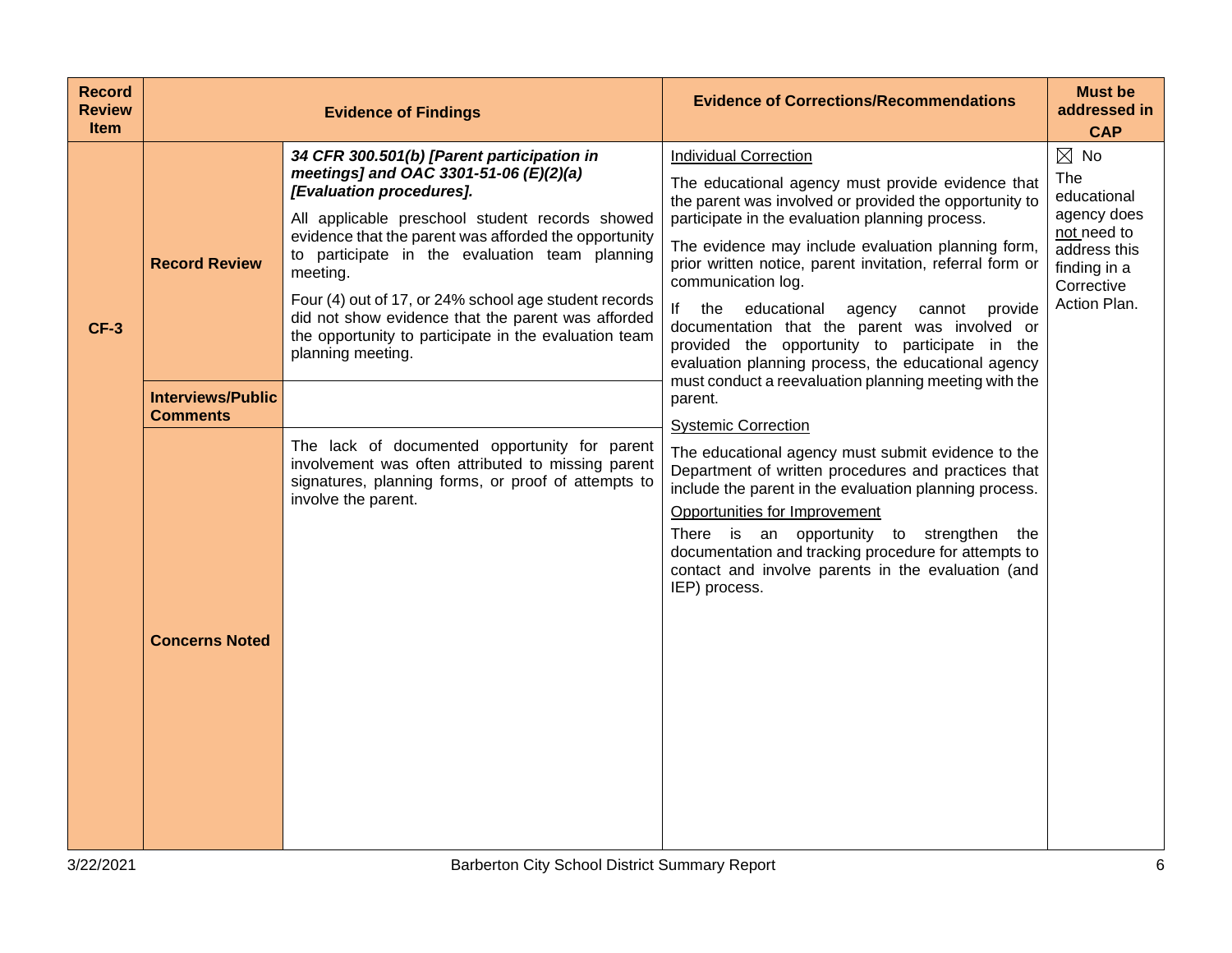| <b>Record</b><br><b>Review</b><br><b>Item</b> |                                             | <b>Evidence of Findings</b>                                                                                                                                                                                                                                                                                                                          | <b>Evidence of Corrections/Recommendations</b>                                                                                                                                                                                                                                                                                                                                                                                                                                                       | <b>Must be</b><br>addressed in<br><b>CAP</b>                                                                                                   |
|-----------------------------------------------|---------------------------------------------|------------------------------------------------------------------------------------------------------------------------------------------------------------------------------------------------------------------------------------------------------------------------------------------------------------------------------------------------------|------------------------------------------------------------------------------------------------------------------------------------------------------------------------------------------------------------------------------------------------------------------------------------------------------------------------------------------------------------------------------------------------------------------------------------------------------------------------------------------------------|------------------------------------------------------------------------------------------------------------------------------------------------|
|                                               | <b>Record Review</b>                        | 34 CFR 300.300 [Parental Consent]<br>All applicable preschool student records provided<br>evidence of parental consent obtained prior to new<br>testing.<br>Six (6) out of 17, or 35% school age student records<br>did not provide evidence of parental consent obtained<br>prior to new testing.                                                   | <b>Individual Correction</b><br>The educational agency must provide evidence that<br>the parent provided informed, written consent for<br>evaluation, based upon the planning form. Or the<br>agency must show documented repeated attempts to<br>obtain informed, written consent to which the parent<br>did not respond.<br>The evidence may include, prior written notice, parent<br>invitation, communication log, or other documented<br>attempts to obtain parental informed, written consent. | $\boxtimes$ Yes<br>The<br>educational<br>agency needs<br>to address<br>this finding in<br>a Corrective<br>Action Plan.<br>(School age<br>only) |
|                                               | <b>Interviews/Public</b><br><b>Comments</b> |                                                                                                                                                                                                                                                                                                                                                      | lf<br>educational agency cannot<br>the<br>provide<br>documentation that the parent provided informed,<br>written consent for evaluation, or did not respond to<br>repeated attempts to obtain consent, the agency must<br>conduct a reevaluation including documentation of                                                                                                                                                                                                                          |                                                                                                                                                |
| $CF-4$                                        | <b>Concerns Noted</b>                       | Some reviewed records indicated consent was<br>mailed home or obtained by phone but there is no<br>evidence that informed, written consent was<br>obtained. Additionally, some records had consent<br>obtained after new testing was conducted and/or the<br>planning form indicated sufficient data existed, but<br>new assessments were completed. | parental consent.<br><b>Systemic Correction</b><br>The educational agency must submit evidence to the<br>Department of written procedures and practices for<br>obtaining parental consent obtained prior to new<br>testing or policies and practices for moving forward<br>when parents will not participate.<br>Opportunities for Improvement<br>There is an opportunity for the district to strengthen<br>the policies and practices on obtaining written,<br>informed consent for evaluations.    |                                                                                                                                                |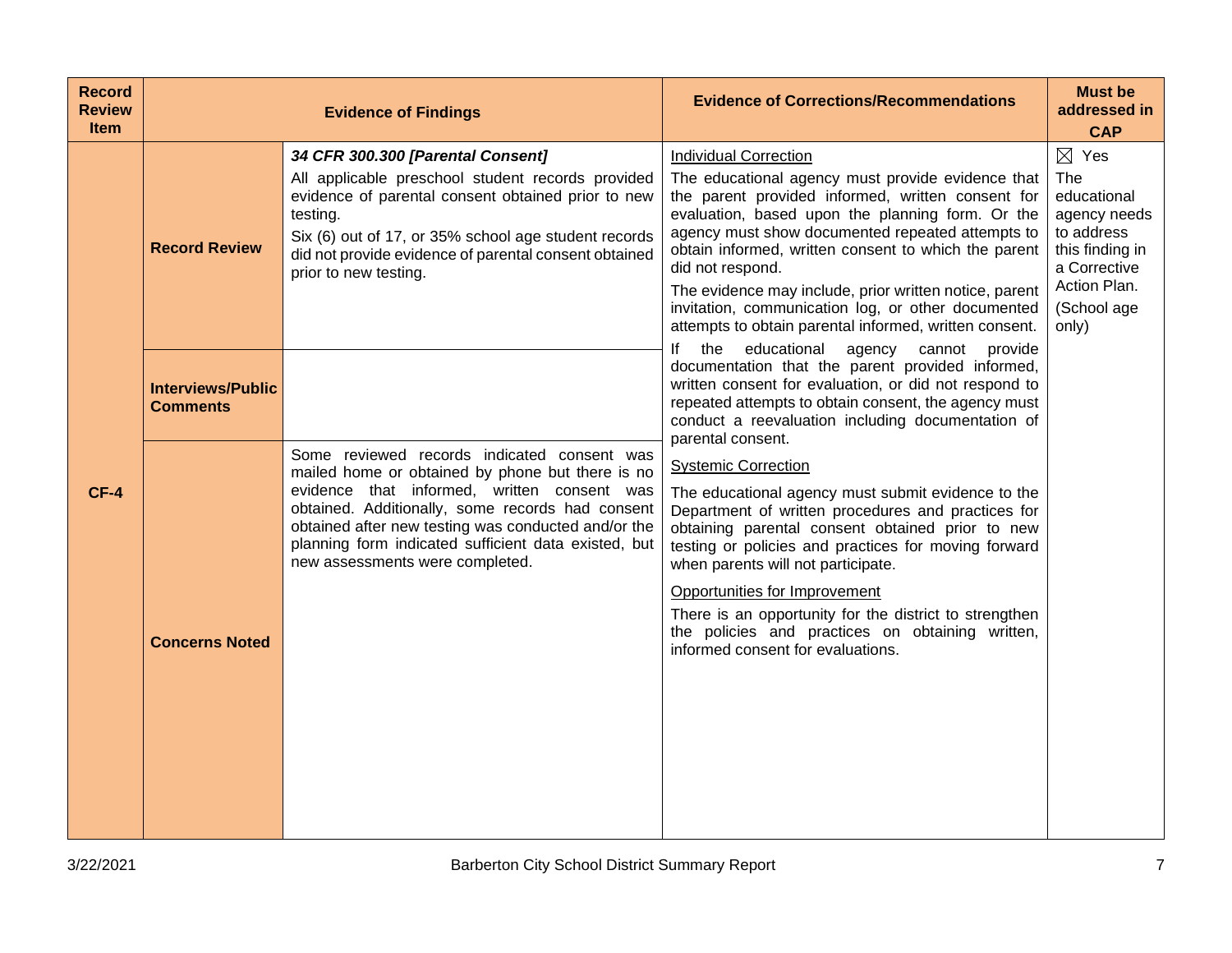| <b>Record</b><br><b>Review</b><br><b>Item</b> |                                                                      | <b>Evidence of Findings</b>                                                                                                                                                                                                                                                                                                                                                                                                                                                                                               | <b>Evidence of Corrections/Recommendations</b>                                                                                                                                                                                                                                                                                                                                                                                                                                                                                                          | <b>Must be</b><br>addressed in<br><b>CAP</b>                                                                           |
|-----------------------------------------------|----------------------------------------------------------------------|---------------------------------------------------------------------------------------------------------------------------------------------------------------------------------------------------------------------------------------------------------------------------------------------------------------------------------------------------------------------------------------------------------------------------------------------------------------------------------------------------------------------------|---------------------------------------------------------------------------------------------------------------------------------------------------------------------------------------------------------------------------------------------------------------------------------------------------------------------------------------------------------------------------------------------------------------------------------------------------------------------------------------------------------------------------------------------------------|------------------------------------------------------------------------------------------------------------------------|
| $CF-5$                                        | <b>Record Review</b>                                                 | 34 CFR 300.304(c)(4) [Other evaluation<br>procedures]<br>OAC 3301-51-01 [Applicability of requirements<br>and definitions] and 3301-51-06 (E)(2)(a)<br>[Evaluation procedures]<br>Five (5) out of five (5), or 100% preschool evaluations<br>did not provide evidence that the evaluation<br>addresses all areas related to the suspected<br>disability.<br>Ten (10) out of 17, or 59% school age evaluations did<br>not provide evidence that the evaluation addresses<br>all areas related to the suspected disability. | <b>Individual Correction</b><br>The educational agency will convene the ETR teams<br>to conduct a reevaluation and provide evidence that<br>the evaluation addresses all areas related to the<br>suspected disability.<br><b>Systemic Correction</b><br>The educational agency must submit evidence to the<br>Department of written procedures and practices to<br>provide evidence that the evaluation addresses all<br>areas related to the suspected disability.<br>Opportunities for Improvement<br>This area can be addressed through the required | $\boxtimes$ Yes<br>The<br>educational<br>agency needs<br>to address<br>this finding in<br>a Corrective<br>Action Plan. |
|                                               | <b>Interviews/Public</b><br><b>Comments</b><br><b>Concerns Noted</b> | Often assessment areas listed and assigned on the<br>evaluation planning form were not reported in the<br>ETR part 1 Individual Evaluator's Assessment pages.                                                                                                                                                                                                                                                                                                                                                             | Office for Exceptional Children district internal<br>monitoring training which will build upon the district's<br>already existing internal monitoring process.                                                                                                                                                                                                                                                                                                                                                                                          |                                                                                                                        |
|                                               | <b>Record Review</b>                                                 | 34 CFR 300.306(c) [Procedures for determining<br>eligibility and educational need]<br>Two (2) out of five (5), or 40% preschool evaluations<br>did not show evidence of clearly stating the summary<br>of assessment results.<br>Ten (10) out of 17, or 59% school age evaluations did<br>not show evidence of clearly stating the summary of<br>assessment results.                                                                                                                                                      | <b>Individual Correction</b><br>The educational agency will reconvene the ETR<br>teams to conduct a reevaluation and provide a clear<br>and concise summary of the data and assessment<br>conducted that meets the requirements of 3301-51-06<br>(G) (Summary of information). The IEP team must<br>consider the results of this reevaluation.<br><b>Systemic Correction</b>                                                                                                                                                                            | $\boxtimes$ Yes<br>The<br>educational<br>agency needs<br>to address<br>this finding in<br>a Corrective<br>Action Plan. |
| $CF-6$                                        | <b>Interviews/Public</b><br><b>Comments</b>                          |                                                                                                                                                                                                                                                                                                                                                                                                                                                                                                                           | The educational agency must submit evidence to the<br>Department of written procedures and practices                                                                                                                                                                                                                                                                                                                                                                                                                                                    |                                                                                                                        |
|                                               | <b>Concerns Noted</b>                                                | Often, assessments reported in part 1 of the ETR<br>were not summarized and reported in part 2 of the<br>ETR. All assessments conducted must be<br>summarized in the ETR part 2.                                                                                                                                                                                                                                                                                                                                          | regarding summary of data and assessment results.<br>Opportunities for Improvement<br>The district has an opportunity to strengthen their<br>already existing policies, practices and procedures in<br>the development of evaluation team reports.                                                                                                                                                                                                                                                                                                      |                                                                                                                        |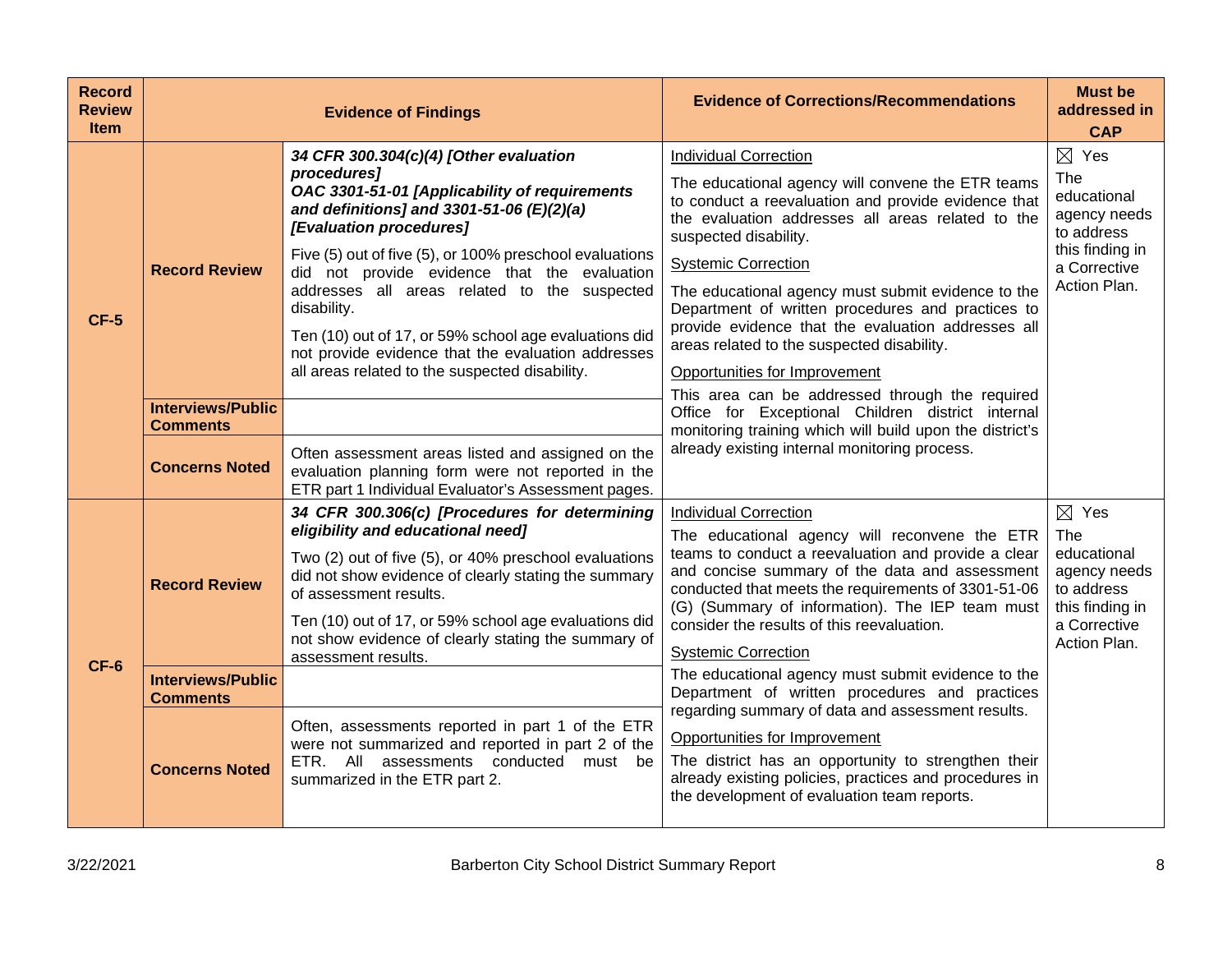| <b>Record</b><br><b>Review</b><br><b>Item</b> |                                                                      | <b>Evidence of Findings</b>                                                                                                                                                                                                                                                                                                                                                       | <b>Evidence of Corrections/Recommendations</b>                                                                                                                                                                                                                                                                                                                                                                                                    | <b>Must be</b><br>addressed in<br><b>CAP</b>                                                                                                   |
|-----------------------------------------------|----------------------------------------------------------------------|-----------------------------------------------------------------------------------------------------------------------------------------------------------------------------------------------------------------------------------------------------------------------------------------------------------------------------------------------------------------------------------|---------------------------------------------------------------------------------------------------------------------------------------------------------------------------------------------------------------------------------------------------------------------------------------------------------------------------------------------------------------------------------------------------------------------------------------------------|------------------------------------------------------------------------------------------------------------------------------------------------|
| <b>CF-7</b>                                   | <b>Record Review</b>                                                 | 34 CFR 300.306(c) [Procedures for determining<br>eligibility and educational need]<br>One (1) out of five (5), or 20% preschool evaluation<br>team reports did not contain a clear and succinct<br>description of educational needs.<br>Six (6) out of 17, or 35% school age evaluation team<br>reports did not contain a clear and succinct<br>description of educational needs. | <b>Individual Correction</b><br>The educational agency will reconvene the ETR<br>teams to conduct a reevaluation and provide a clear<br>and succinct description of the student's educational<br>needs. The IEP team must consider the results of this<br>reevaluation.<br><b>Systemic Correction</b><br>The educational agency must submit evidence to the<br>Department of written procedures and practices                                     | $\boxtimes$ Yes<br>The<br>educational<br>agency needs<br>to address<br>this finding in<br>a Corrective<br>Action Plan.<br>(School age<br>only) |
|                                               | <b>Interviews/Public</b><br><b>Comments</b><br><b>Concerns Noted</b> | At times, the description of educational needs omitted<br>areas of concern noted in part 1 individual evaluator's<br>assessment pages, or areas of need described in the<br>ETR part 2 summary of assessments.                                                                                                                                                                    | regarding description of educational needs.<br>Opportunities for Improvement<br>There is an opportunity to improve the already mature<br>evaluation team report process by addressing issues<br>of omission of assessment results and educational<br>needs, or generic descriptions of needs and<br>implications for instruction that lack individualization.                                                                                     |                                                                                                                                                |
| $CF-8$                                        | <b>Record Review</b>                                                 | 34 CFR 300.306(c) [Procedures for determining<br>eligibility and educational need]<br>One (1) out of five (5), or 20% preschool evaluation<br>team reports did not contain specific implications for<br>instruction.<br>Two (2) out of 17, or 12% school age evaluation team<br>reports did not contain specific implications for<br>instruction.                                 | <b>Individual Correction</b><br>The educational agency will reconvene the ETR<br>teams to conduct a reevaluation and provide a clear<br>description of specific implications for instruction. The<br>IEP team must consider the results of this<br>reevaluation.<br><b>Systemic Correction</b><br>The educational agency must submit evidence to the<br>Department of written procedures and practices<br>regarding implications for instruction. | $\boxtimes$ No<br>The<br>educational<br>agency does<br>not need to<br>address this<br>finding in a<br>Corrective<br>Action Plan.               |
|                                               | <b>Interviews/Public</b><br><b>Comments</b><br><b>Concerns Noted</b> |                                                                                                                                                                                                                                                                                                                                                                                   |                                                                                                                                                                                                                                                                                                                                                                                                                                                   |                                                                                                                                                |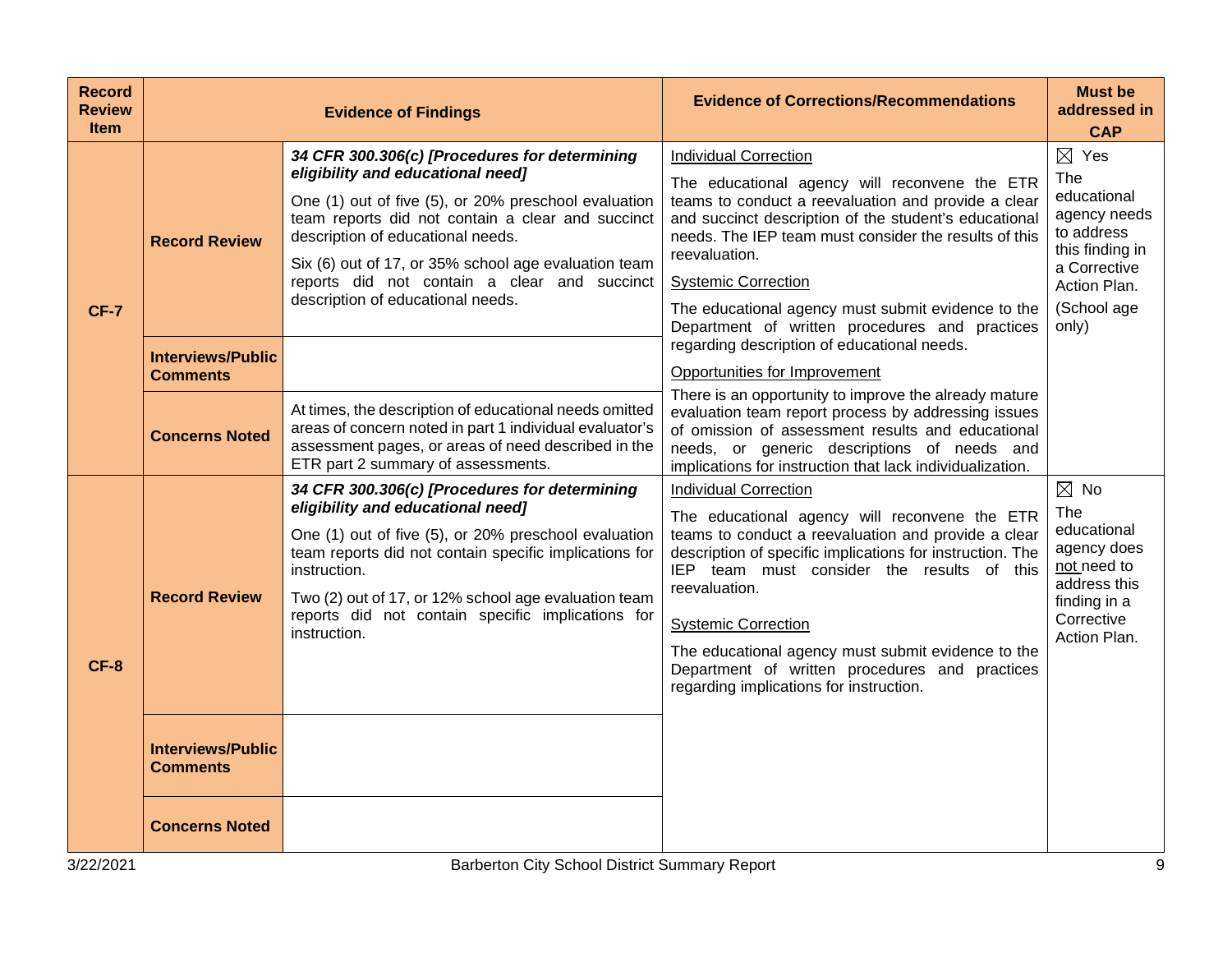| <b>Record</b><br><b>Review</b><br><b>Item</b> |                                             | <b>Evidence of Findings</b>                                                                                                                                                                                                                                                                                                                                                                                                                                                                                                                                                                                                                                                                                | <b>Evidence of Corrections/Recommendations</b>                                                                                                                                                                                                                                                                                                                                                                                                                                                                                                                                                                        | <b>Must be</b><br>addressed in<br><b>CAP</b>                                                                                                   |
|-----------------------------------------------|---------------------------------------------|------------------------------------------------------------------------------------------------------------------------------------------------------------------------------------------------------------------------------------------------------------------------------------------------------------------------------------------------------------------------------------------------------------------------------------------------------------------------------------------------------------------------------------------------------------------------------------------------------------------------------------------------------------------------------------------------------------|-----------------------------------------------------------------------------------------------------------------------------------------------------------------------------------------------------------------------------------------------------------------------------------------------------------------------------------------------------------------------------------------------------------------------------------------------------------------------------------------------------------------------------------------------------------------------------------------------------------------------|------------------------------------------------------------------------------------------------------------------------------------------------|
| <b>CF-9</b>                                   | <b>Record Review</b>                        | 34 CFR 300.306(a)(1) [Determination of eligibility]<br>OAC 3301-51-01 (B)(21) [Applicability of<br>requirements and definitions]<br>All preschool evaluations showed evidence that a<br>group of qualified professionals, as appropriate to the<br>suspected disability, were involved in determining<br>whether the child is a child with a disability as well as<br>the child's educational needs.<br>Eight (8) out of 17, or 47% school age evaluations did<br>not show evidence that a group of qualified<br>professionals, as appropriate to the suspected<br>disability, were involved in determining whether the<br>child is a child with a disability as well as the child's<br>educational needs. | <b>Individual Correction</b><br>The educational agency must provide evidence that<br>the ETR teams and other qualified professionals, as<br>appropriate, participated in the determination of<br>eligibility and educational needs. If not, the ETR team<br>must reconvene and provide the Department evidence<br>of group participation.<br><b>Systemic Correction</b><br>The educational agency must submit evidence to the<br>Department of written procedures and practices<br>regarding the eligibility determination process.<br>Opportunities for Improvement<br>The district is asked to address the issue of | $\boxtimes$ Yes<br>The<br>educational<br>agency needs<br>to address<br>this finding in<br>a Corrective<br>Action Plan.<br>(School age<br>only) |
|                                               | <b>Interviews/Public</b><br><b>Comments</b> |                                                                                                                                                                                                                                                                                                                                                                                                                                                                                                                                                                                                                                                                                                            | documenting parent involvement in the ETR process<br>and strengthening the structure of ETR meetings to<br>ensure that all required team members are present<br>and sign the ETR document or verify remote                                                                                                                                                                                                                                                                                                                                                                                                            |                                                                                                                                                |
|                                               | <b>Concerns Noted</b>                       | Parents were the qualified group member missing at<br>the ETR meetings in the identified ETR records.<br>There was no evidence submitted to document<br>reasonable efforts to involve the parent in the ETR<br>meetings. There is a need for further training and<br>development for ensuring a qualified team makes the<br>determination decision in the ETR process.                                                                                                                                                                                                                                                                                                                                     | involvement.                                                                                                                                                                                                                                                                                                                                                                                                                                                                                                                                                                                                          |                                                                                                                                                |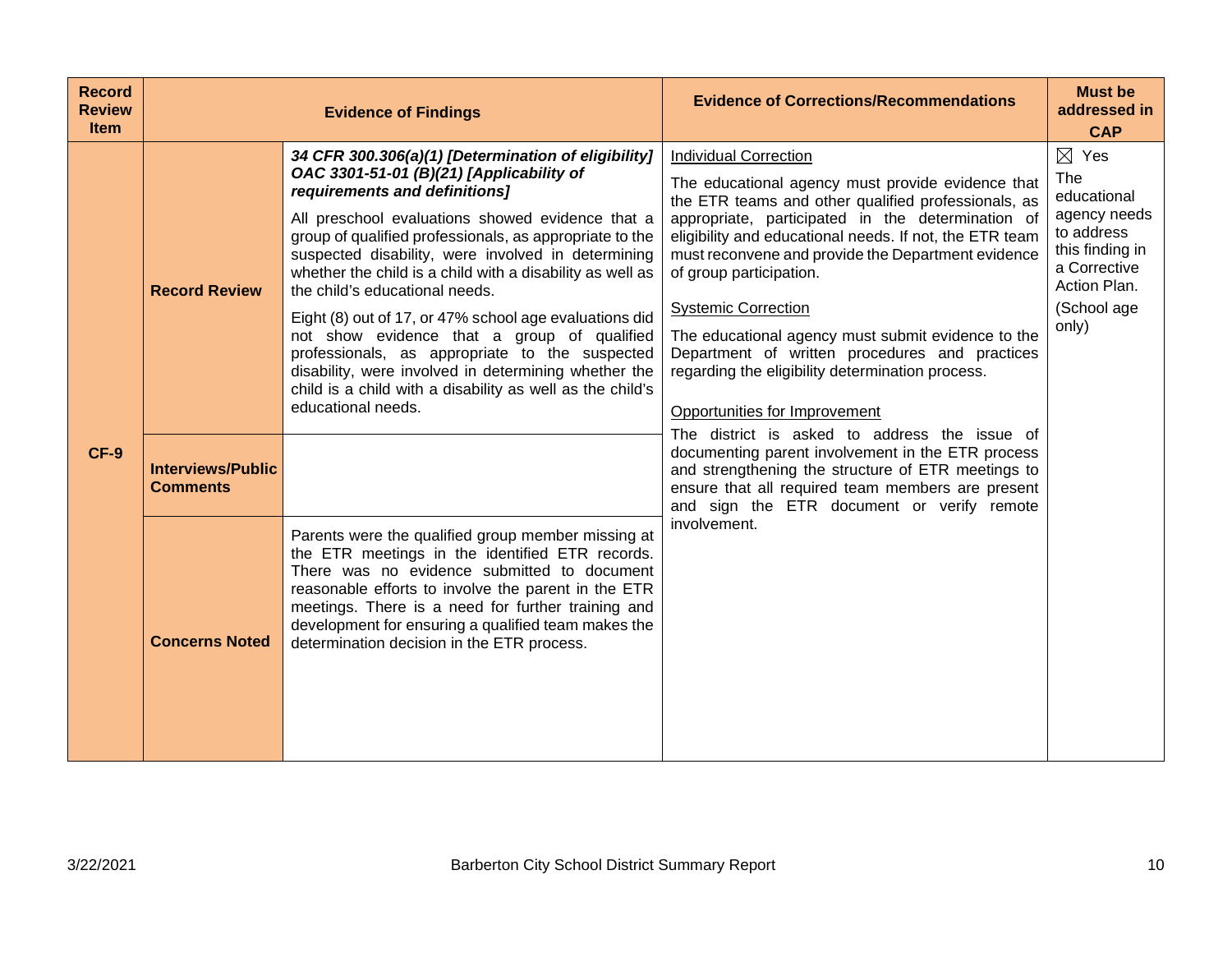## **Component 2: Delivery of Services**

*Each educational agency shall have policies, procedures and practices to ensure that each child with a disability has an IEP that is developed, reviewed, and revised in a meeting and implemented in accordance with 300.320 through 300.324.*

| <b>Record</b><br><b>Review</b><br>Item |                                             | <b>Evidence of Findings</b>                                                                                                                                                                                                                                                                                                                                                                                                                                                                                                                                                                                                                                                                                                                                                                                                                                                                                                                                                                                                                                                                                                                                                                                                        | <b>Evidence of Correction/Recommendations</b>                                                                                                                                                                                                                                                                                                                                                                                                                                                                                                                                                                                                                                                                                                                  | <b>Must be</b><br>addressed in<br><b>CAP</b>                                                                                                   |
|----------------------------------------|---------------------------------------------|------------------------------------------------------------------------------------------------------------------------------------------------------------------------------------------------------------------------------------------------------------------------------------------------------------------------------------------------------------------------------------------------------------------------------------------------------------------------------------------------------------------------------------------------------------------------------------------------------------------------------------------------------------------------------------------------------------------------------------------------------------------------------------------------------------------------------------------------------------------------------------------------------------------------------------------------------------------------------------------------------------------------------------------------------------------------------------------------------------------------------------------------------------------------------------------------------------------------------------|----------------------------------------------------------------------------------------------------------------------------------------------------------------------------------------------------------------------------------------------------------------------------------------------------------------------------------------------------------------------------------------------------------------------------------------------------------------------------------------------------------------------------------------------------------------------------------------------------------------------------------------------------------------------------------------------------------------------------------------------------------------|------------------------------------------------------------------------------------------------------------------------------------------------|
| <b>DS-1</b>                            | <b>Record Review</b>                        | <b>SPP Indicator 13</b><br>34 CFR 300.320(b) [Transition services]<br>OAC 3301-51-07 (H)(2) [Definition of individualized<br>education program]<br>Six (6) out of eight (8), or 75% applicable school age<br>IEPs did not show evidence that the postsecondary<br>transition plan met all eight required elements of the<br>IDEA for the student, specifically in the following area(s):<br>1. There are appropriate measurable postsecondary<br>goal(s).<br>The postsecondary goals are updated annually.<br>2.<br>3.<br>The postsecondary goals were based on age<br>appropriate transition assessment (AATA).<br>4. There are transition services that will reasonably<br>enable the student to meet the postsecondary<br>$goal(s)$ .<br>5. The transition services include courses of study that<br>will reasonably enable the student to meet the<br>postsecondary goal(s).<br>6. The annual goal(s) are related to the student's<br>transition service needs.<br>7. There is evidence the student was invited to the IEP<br>Team Meeting where transition services were<br>discussed.<br>8. When appropriate, there is evidence that a<br>representative of any participating agency was<br>invited to the IEP Team Meeting. | <b>Individual Correction</b><br>The educational agency must reconvene the teams<br>to review and correct the postsecondary transition<br>plan for the IEPs identified as noncompliant or<br>provide documentation of the student's withdrawal<br>date from the educational agency.<br><b>Systemic Correction</b><br>The educational agency must submit evidence to<br>the Department of written procedures and practices<br>regarding transition services.<br>Opportunities for Improvement<br>An opportunity for improvement<br>includes<br>enhancing and strengthening Age Appropriate<br>Transition Assessments, individualized to each<br>separate post-school goal, and including emphasis<br>on individual needs in light of these post-school<br>goals. | $\boxtimes$ Yes<br>The<br>educational<br>agency needs<br>to address<br>this finding in<br>a Corrective<br>Action Plan.<br>(School age<br>only) |
|                                        | <b>Interviews/Public</b><br><b>Comments</b> | Interviewees described a widely deployed system of<br>transition planning, including resources and links<br>available to teachers, students and families.                                                                                                                                                                                                                                                                                                                                                                                                                                                                                                                                                                                                                                                                                                                                                                                                                                                                                                                                                                                                                                                                          |                                                                                                                                                                                                                                                                                                                                                                                                                                                                                                                                                                                                                                                                                                                                                                |                                                                                                                                                |
|                                        | <b>Concerns Noted</b>                       | Overall, transition services need to be refined and<br>clarified to focus on outcomes for students with<br>disabilities. The district routinely includes students in<br>their IEP meetings.                                                                                                                                                                                                                                                                                                                                                                                                                                                                                                                                                                                                                                                                                                                                                                                                                                                                                                                                                                                                                                        |                                                                                                                                                                                                                                                                                                                                                                                                                                                                                                                                                                                                                                                                                                                                                                |                                                                                                                                                |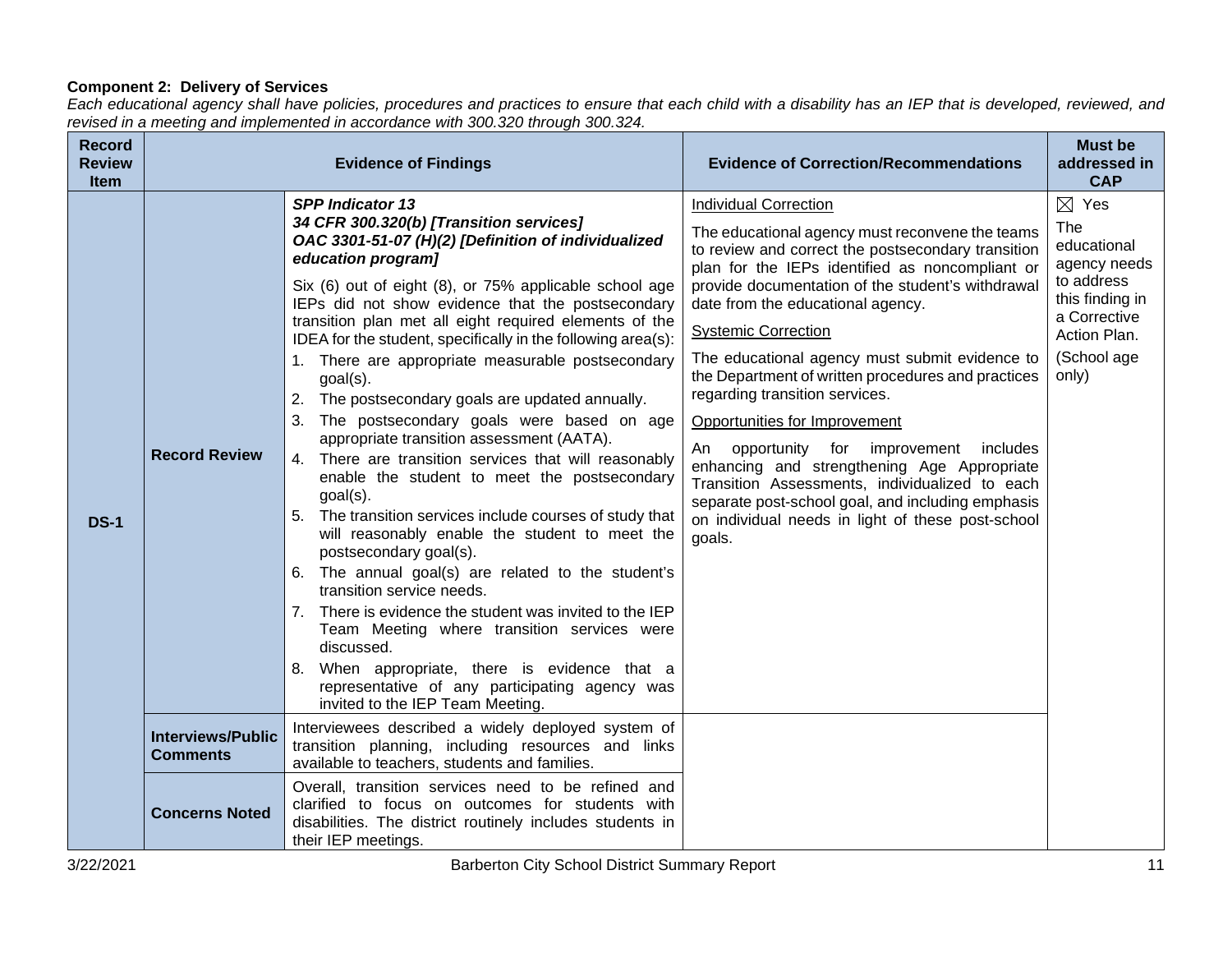| <b>Record</b><br><b>Review</b><br><b>Item</b> |                                             | <b>Evidence of Findings</b>                                                                                                                                                                                                                                                                                                                                                                                                                                         | <b>Evidence of Correction/Recommendations</b>                                                                                                                                                                                                                                                                                                                                                                                                                                                                                                                   | <b>Must be</b><br>addressed in<br><b>CAP</b>                                                                           |
|-----------------------------------------------|---------------------------------------------|---------------------------------------------------------------------------------------------------------------------------------------------------------------------------------------------------------------------------------------------------------------------------------------------------------------------------------------------------------------------------------------------------------------------------------------------------------------------|-----------------------------------------------------------------------------------------------------------------------------------------------------------------------------------------------------------------------------------------------------------------------------------------------------------------------------------------------------------------------------------------------------------------------------------------------------------------------------------------------------------------------------------------------------------------|------------------------------------------------------------------------------------------------------------------------|
| <b>DS-2</b>                                   | <b>Record Review</b>                        | 34 CFR 300.320(a)(1) [Definition of individualized<br>education program]<br>Five (5) out of five (5), or 100% preschool IEPs did not<br>contain Present Levels of Academic Achievement and<br>Functional Performance (PLOP) that addressed the<br>needs of the student.<br>Eleven (11) out of 17, or 65% school age IEPs did not<br>contain Present Levels of Academic Achievement and<br>Functional Performance (PLOP) that addressed the<br>needs of the student. | <b>Individual Correction</b><br>The educational agency must reconvene the IEP<br>teams of the IEPs identified as noncompliant to<br>review and amend the PLOP related to each goal<br>to include:<br>Summary of current daily academic/ behavior<br>$\bullet$<br>and/ or functional performance (strengths and<br>needs) compared to expected grade level<br>standards in order to provide a frame of<br>reference.<br>PLOP must relate to the goal measurement<br>$\bullet$<br>Baseline data provided for developing a<br>$\bullet$<br>measurable goal.        | $\boxtimes$ Yes<br>The<br>educational<br>agency needs<br>to address<br>this finding in<br>a Corrective<br>Action Plan. |
|                                               | <b>Interviews/Public</b><br><b>Comments</b> | Interview respondents described a process using<br>Google Classroom to guide IEP development, including<br>present levels of need.<br>Interview respondents for preschool attribute limited<br>data sample size leading to difficulty in development of<br>baseline data provided in the Present Levels of Academic<br>Achievement and Functional Performance (PLOP)                                                                                                | <b>Systemic Correction</b><br>The educational agency must submit evidence to<br>the Department of written procedures and practices<br>regarding the review of current academic/functional<br>data when writing IEPs.<br>Opportunities for Improvement<br>There is an opportunity to strengthen the present<br>levels measurement process so that each<br>measurement matches the measurement for goal<br>In addition, the statement of<br>performance.<br>comparison to grade level expectations should be<br>addressed. A strengthened internal monitoring and |                                                                                                                        |
|                                               | <b>Concerns Noted</b>                       | Preschool personnel need to establish a process for<br>assessment planning in order to yield more quantifiable<br>baseline data. For all students, baseline data generally<br>did not directly relate to the goal measurement.                                                                                                                                                                                                                                      | review system would be helpful for promoting<br>compliance in present levels.                                                                                                                                                                                                                                                                                                                                                                                                                                                                                   |                                                                                                                        |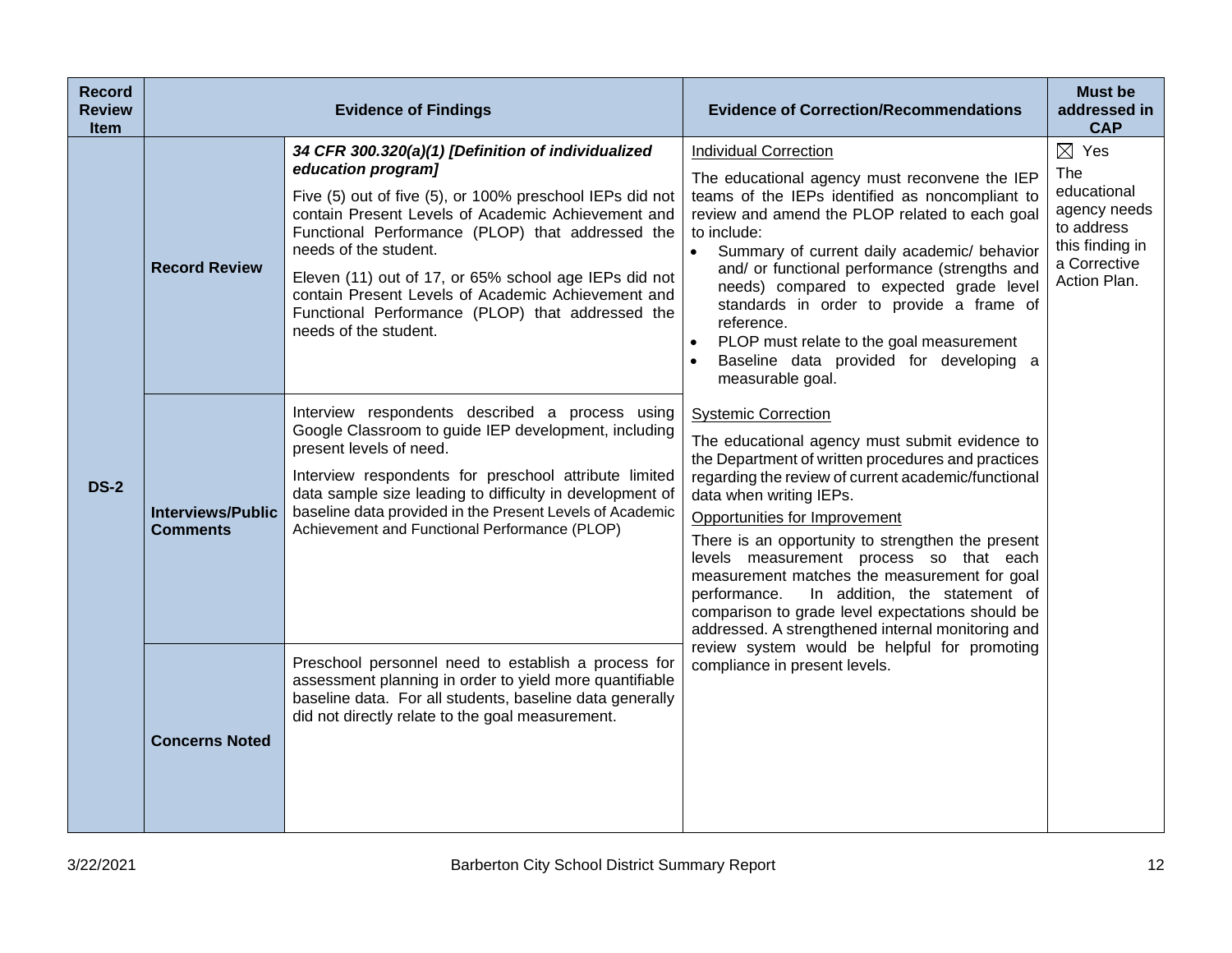| <b>Record</b><br><b>Review</b><br><b>Item</b> |                                             | <b>Evidence of Findings</b>                                                                                                                                                                                                                                                                                            | <b>Evidence of Correction/Recommendations</b>                                                                                                                                                                                                                                                                                                                                                                                                                                                                                                                                                                                  | <b>Must be</b><br>addressed in<br><b>CAP</b>                                                                                  |
|-----------------------------------------------|---------------------------------------------|------------------------------------------------------------------------------------------------------------------------------------------------------------------------------------------------------------------------------------------------------------------------------------------------------------------------|--------------------------------------------------------------------------------------------------------------------------------------------------------------------------------------------------------------------------------------------------------------------------------------------------------------------------------------------------------------------------------------------------------------------------------------------------------------------------------------------------------------------------------------------------------------------------------------------------------------------------------|-------------------------------------------------------------------------------------------------------------------------------|
|                                               | <b>Record Review</b>                        | 34 CFR 300.320(a)(2)(i) [Definition of individualized<br>education program]<br>Five (5) out of five (5), or 100% preschool IEPs did not<br>contain measurable annual goals.<br>Nine (11) out of 17, or 53% school age IEPs did not<br>contain measurable annual goals.<br>The IEP annual goals development process was | <b>Individual Correction</b><br>The educational agency must reconvene the teams<br>of the IEPs identified as noncompliant to review<br>and amend annual goals to contain the following<br>critical elements:<br>1. Clearly defined behavior: the specific<br>action the child will be expected to perform.<br>2. The condition (situation, setting or given<br>material) under which the behavior is to be<br>performed.<br>3. Performance criteria desired: the level the<br>child must demonstrate for mastery and<br>the number of times the child must<br>demonstrate the skill or behavior.<br><b>Systemic Correction</b> | $\boxtimes$ Yes<br><b>The</b><br>educational<br>agency needs<br>to address<br>this finding in<br>a Corrective<br>Action Plan. |
|                                               | <b>Interviews/Public</b><br><b>Comments</b> | described in detail.<br>Interviewees explained a strong collaboration between<br>general education teachers and intervention specialists<br>when developing annual IEP goals.                                                                                                                                          |                                                                                                                                                                                                                                                                                                                                                                                                                                                                                                                                                                                                                                |                                                                                                                               |
| $DS-3$                                        | <b>Concerns Noted</b>                       | There is still room for improvement concerning all the<br>elements of measurable goals.                                                                                                                                                                                                                                | The educational agency must submit evidence to<br>the Department of written procedures and practices<br>regarding the development of measurable annual<br>IEP goals.<br>Opportunities for Improvement<br>Additional training and technical assistance for<br>annual IEP goal development is recommended.<br>Focus should be given to a goal statement that is<br>measurable,<br>empirically<br>with<br>the<br>same<br>measurement in the present levels, and which can<br>be reported in progress monitoring in the same<br>way. And this can be accomplished through the<br>internal monitoring and review training.          |                                                                                                                               |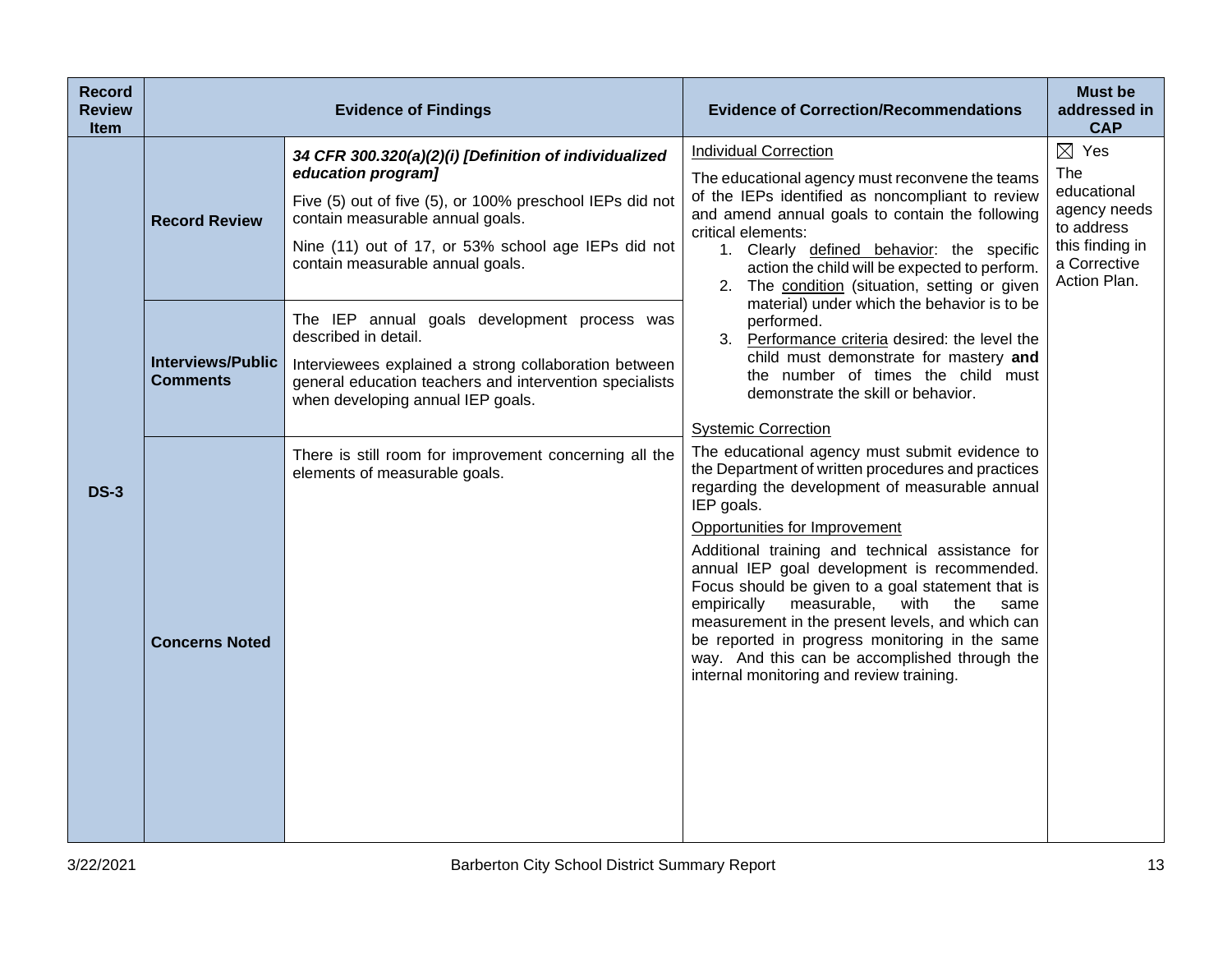| <b>Record</b><br><b>Review</b><br><b>Item</b> |                                                                                              | <b>Evidence of Findings</b>                                                                                                                                                                                                                                                                                                              | <b>Evidence of Correction/Recommendations</b>                                                                                                                                                                                                                                                                                                                                                                                                                                                                                                                  | <b>Must be</b><br>addressed in<br><b>CAP</b>                                                                                          |
|-----------------------------------------------|----------------------------------------------------------------------------------------------|------------------------------------------------------------------------------------------------------------------------------------------------------------------------------------------------------------------------------------------------------------------------------------------------------------------------------------------|----------------------------------------------------------------------------------------------------------------------------------------------------------------------------------------------------------------------------------------------------------------------------------------------------------------------------------------------------------------------------------------------------------------------------------------------------------------------------------------------------------------------------------------------------------------|---------------------------------------------------------------------------------------------------------------------------------------|
| <b>DS-4</b>                                   | <b>Record Review</b><br><b>Interviews/Public</b><br><b>Comments</b><br><b>Concerns Noted</b> | 34 CFR 300.320(a)(2)(i) [Definition of individualized<br>education program]<br>All applicable preschool IEPs contained annual goals<br>that address the child's academic area(s) of need.<br>Four (4) out of 16, or 25% applicable school age IEPs<br>did not contain annual goals that address the child's<br>academic area(s) of need. | <b>Individual Correction</b><br>The educational agency must reconvene the teams<br>of the IEPs identified as noncompliant to review<br>and amend the IEP. Annual goals must address the<br>academic needs of the child unless the team<br>provides evidence that the goals were prioritized<br>based on the severity of the needs of the child.<br><b>Systemic Correction</b><br>The educational agency must submit evidence to<br>the Department of written procedures and practices<br>regarding the IEP process of addressing identified<br>academic needs. | $\boxtimes$ No<br>The<br>educational<br>agency does<br>not need to<br>address this<br>finding in a<br>Corrective<br>Action Plan.      |
| <b>DS-5</b>                                   | <b>Record Review</b>                                                                         | 34 CFR 300.320(a)(2)(i) [Definition of individualized<br>education]<br>All applicable preschool IEPs contained annual goals<br>that address the child's functional area(s) of need.<br>Five (5) out of 14, or 36% applicable school age IEPs<br>did not contain annual goals that address the child's<br>functional area(s) of need.     | <b>Individual Correction</b><br>The educational agency must reconvene the teams<br>of the IEPs identified as noncompliant to review<br>and amend the IEP. Annual goals must address the<br>functional needs of the child unless the team<br>provides evidence that the goals were prioritized<br>based on the severity of the needs of the child.<br><b>Systemic Correction</b>                                                                                                                                                                                | $\boxtimes$ Yes<br>The<br>educational<br>agency needs<br>to address<br>this finding in<br>a Corrective<br>Action Plan.<br>(School age |
|                                               | <b>Interviews/Public</b><br><b>Comments</b>                                                  | Interviewees described a close working relationship and<br>communications between intervention specialists and<br>general education teachers that leads to responsive,<br>individualized goal development.                                                                                                                               | The educational agency must submit evidence to<br>the Department of written procedures and practices<br>regarding the IEP process of addressing identified<br>functional needs.<br>Opportunities for Improvement<br>The district may consider training and technical<br>assistance in identifying functional needs through                                                                                                                                                                                                                                     | only)                                                                                                                                 |
|                                               | <b>Concerns Noted</b>                                                                        | At times, functional or behavioral needs described in the<br>ETR or IEP profile are not addressed through IEP<br>annual goal or other supports and services.                                                                                                                                                                             | the ETR process, documentation of those needs in<br>the ETR, and methods for assuring these needs<br>are addressed in the resulting IEPs.                                                                                                                                                                                                                                                                                                                                                                                                                      |                                                                                                                                       |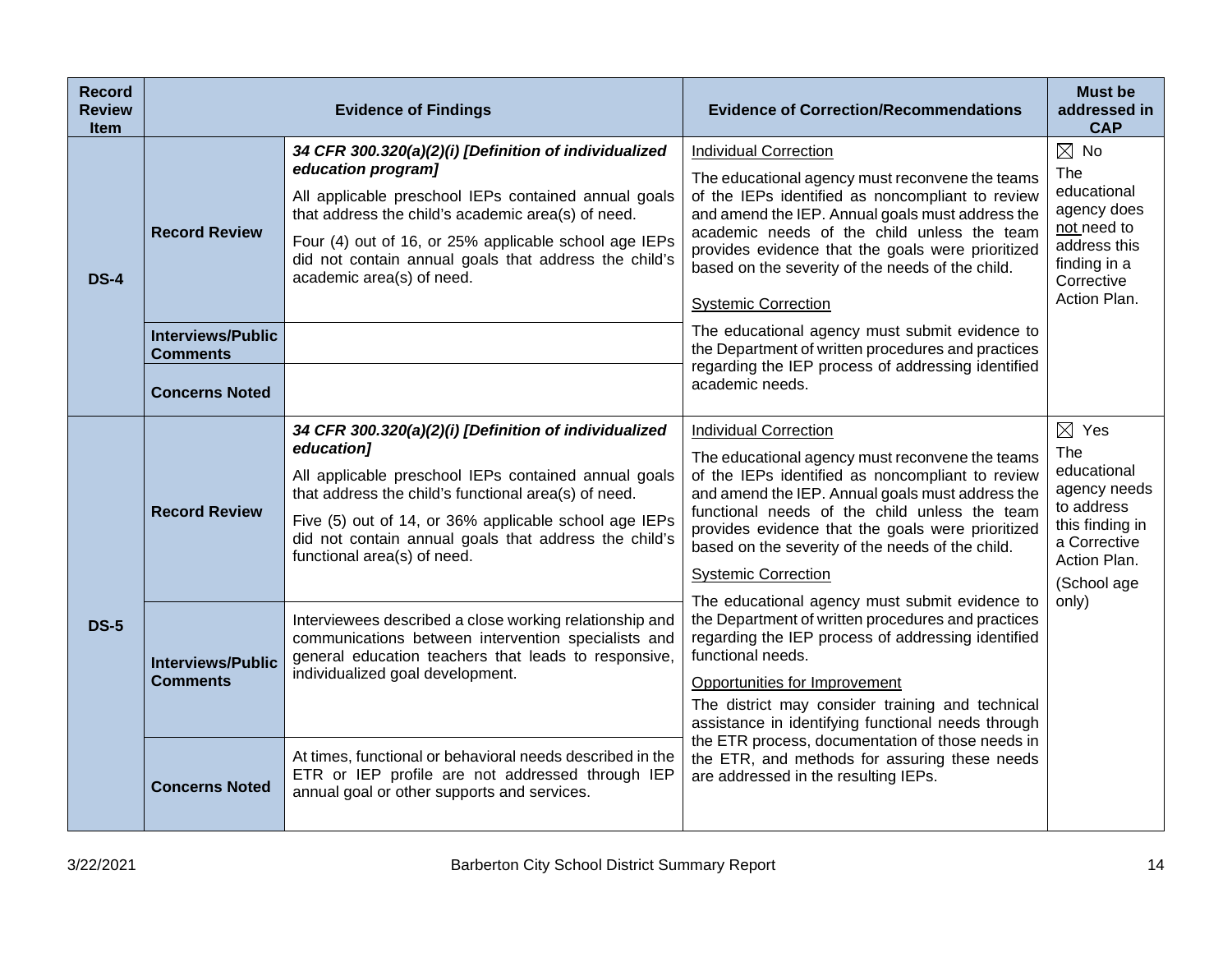| <b>Record</b><br><b>Review</b><br><b>Item</b> |                                             | <b>Evidence of Findings</b>                                                                                                                                                                                                                                                                                                                                                                                                                                                                                                              | <b>Evidence of Correction/Recommendations</b>                                                                                                                                                                                                                                                                                                                                                                                                                                                                                                            | <b>Must be</b><br>addressed in<br><b>CAP</b>                                                                                        |
|-----------------------------------------------|---------------------------------------------|------------------------------------------------------------------------------------------------------------------------------------------------------------------------------------------------------------------------------------------------------------------------------------------------------------------------------------------------------------------------------------------------------------------------------------------------------------------------------------------------------------------------------------------|----------------------------------------------------------------------------------------------------------------------------------------------------------------------------------------------------------------------------------------------------------------------------------------------------------------------------------------------------------------------------------------------------------------------------------------------------------------------------------------------------------------------------------------------------------|-------------------------------------------------------------------------------------------------------------------------------------|
| <b>DS-6</b>                                   | <b>Record Review</b>                        | 34 CFR 300.320(a)(4) [Definition of individualized<br>education program]<br>OAC 3301-51-07 (H)(1)(e)(i) [Definition of IEP]<br>Two (2) out of five (5), or 40% preschool IEPs did not<br>contain a statement of specially designed instruction<br>that addresses the individual needs of the child and<br>supports the annual goals.<br>Six (6) out of 17, or 35% school age IEPs did not contain<br>a statement of specially designed instruction that<br>addresses the individual needs of the child and supports<br>the annual goals. | <b>Individual Correction</b><br>The educational agency must reconvene the teams<br>of the IEPs identified as noncompliant to review<br>and amend the specially designed instruction, as<br>appropriate, to address the needs of the child.<br><b>Systemic Correction</b><br>The educational agency must submit evidence to<br>the Department of written procedures and practices<br>regarding the IEP process of determining specially<br>designed instruction.<br>Opportunities for Improvement<br>The district should consider additional training and | $\boxtimes$ Yes<br>The<br>educational<br>agency needs<br>to address<br>this finding in<br>a Corrective<br>Action Plan.              |
|                                               | <b>Interviews/Public</b><br><b>Comments</b> | Respondents described a data-driven, needs based<br>development process for specially designed instruction.                                                                                                                                                                                                                                                                                                                                                                                                                              | technical assistance focused on individualizing<br>specially designed instruction with methods,                                                                                                                                                                                                                                                                                                                                                                                                                                                          |                                                                                                                                     |
|                                               | <b>Concerns Noted</b>                       | At times, SDI lacked the specificity required to address<br>individual need(s) described in the present levels and<br>goal statement.                                                                                                                                                                                                                                                                                                                                                                                                    | materials, concepts, content and delivery that<br>reflect the specific academic or functional needs<br>described in the corresponding present levels and<br>annual goals.                                                                                                                                                                                                                                                                                                                                                                                |                                                                                                                                     |
|                                               | <b>Record Review</b>                        | 34 CFR 300.320(a)(7) [Definition of individualized<br>education program]<br>OAC 3301-51-07 (H)(1)(i) [Definition of IEP]<br>Two (2) out of five (5), or 40% preschool IEPs did not<br>indicate the specific location where the specially<br>designed instruction will be provided.                                                                                                                                                                                                                                                       | <b>Individual Correction</b><br>The educational agency must reconvene the teams<br>of the IEPs identified as noncompliant to review<br>and amend the location where the specially<br>designed instruction will be provided.<br><b>Systemic Correction</b><br>The educational agency must submit evidence to                                                                                                                                                                                                                                              | $\boxtimes$ Yes<br><b>The</b><br>educational<br>agency needs<br>to address<br>this finding in<br>a Corrective<br><b>Action Plan</b> |
| <b>DS-7</b>                                   |                                             | One (1) out of 17, or 6% school age IEPs did not indicate<br>the specific location where the specially designed<br>instruction will be provided.                                                                                                                                                                                                                                                                                                                                                                                         | the Department of written procedures and practices<br>regarding the IEP process of determining the<br>location where specially designed instruction will                                                                                                                                                                                                                                                                                                                                                                                                 | (Preschool<br>Only).                                                                                                                |
|                                               | <b>Interviews/Public</b><br><b>Comments</b> |                                                                                                                                                                                                                                                                                                                                                                                                                                                                                                                                          | occur.<br>Opportunities for Improvement                                                                                                                                                                                                                                                                                                                                                                                                                                                                                                                  |                                                                                                                                     |
|                                               | <b>Concerns Noted</b>                       | At times, the location for instruction was not clear or<br>indicated two locations.                                                                                                                                                                                                                                                                                                                                                                                                                                                      | Although the district encourages a process of co-<br>serving and co-teaching for students with<br>disabilities, focusing on enhanced outcomes for<br>these students, there is an opportunity to further<br>clarify the role of the general education teacher and<br>intervention specialist in this process.                                                                                                                                                                                                                                             |                                                                                                                                     |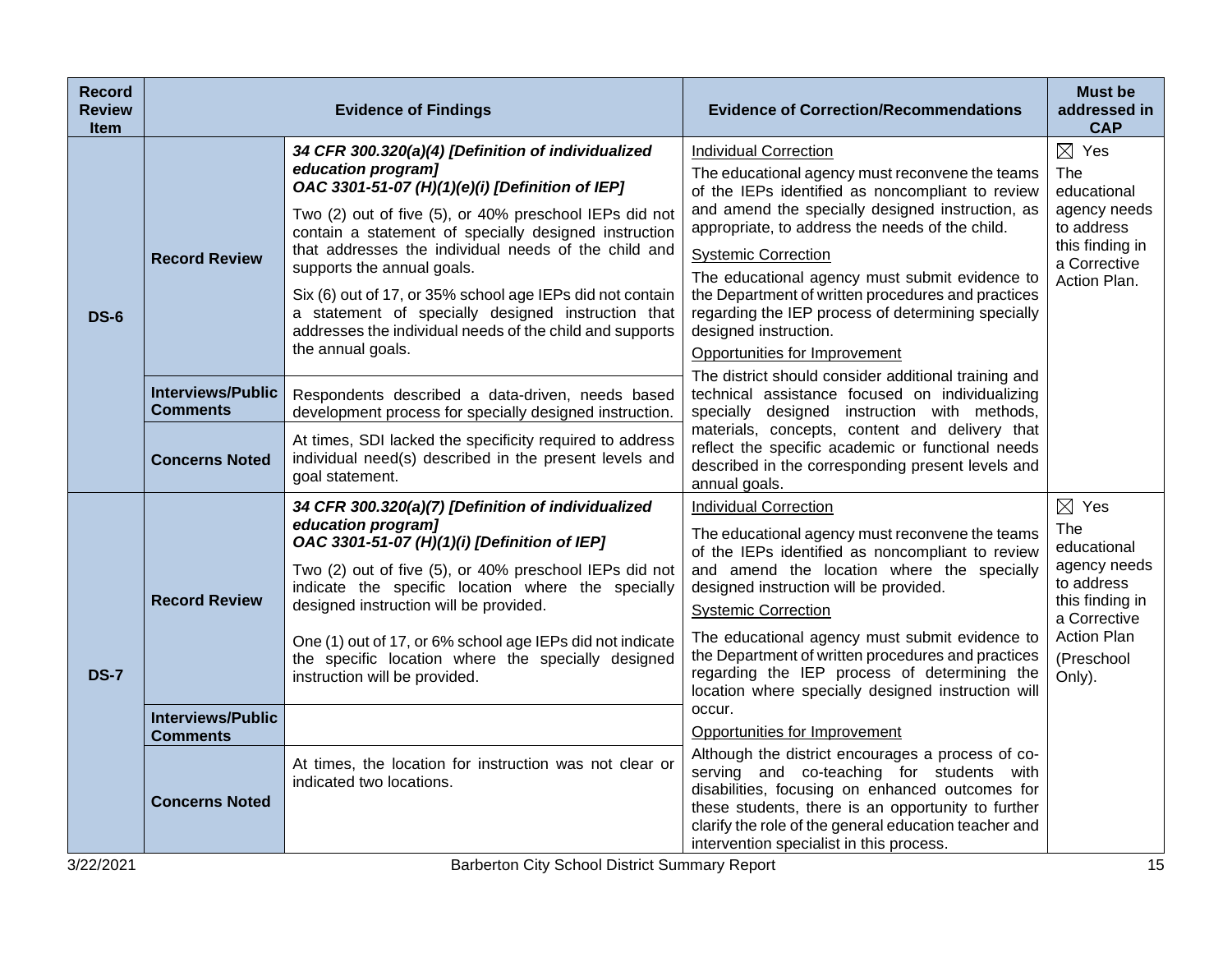| <b>Record</b><br><b>Review</b><br><b>Item</b> |                                                  | <b>Evidence of Findings</b>                                                                                                                                                                                                                                                                                                                                                                                                                                            | <b>Evidence of Correction/Recommendations</b>                                                                                                                                                                                                                                                                                                                                                                                                                                                  | <b>Must be</b><br>addressed in<br><b>CAP</b>                                                                                                   |
|-----------------------------------------------|--------------------------------------------------|------------------------------------------------------------------------------------------------------------------------------------------------------------------------------------------------------------------------------------------------------------------------------------------------------------------------------------------------------------------------------------------------------------------------------------------------------------------------|------------------------------------------------------------------------------------------------------------------------------------------------------------------------------------------------------------------------------------------------------------------------------------------------------------------------------------------------------------------------------------------------------------------------------------------------------------------------------------------------|------------------------------------------------------------------------------------------------------------------------------------------------|
| <b>DS-8</b>                                   | <b>Record Review</b><br><b>Interviews/Public</b> | 34 CFR 300.320(a)(7) [Definition of individualized<br>education program]<br>OAC 3301-51-07 (H)(1)(i) [Definition of IEP]<br>One (1) out of five (5), or 20% preschool IEPs did not<br>indicate the amount of time and frequency of the<br>specially designed instruction.<br>Six (6) out of 17, or 35% school age IEPs did not indicate<br>the amount of time and frequency of the specially<br>designed instruction.                                                  | <b>Individual Correction</b><br>The educational agency must reconvene the teams<br>of the IEPs identified as noncompliant to review<br>and amend the amount of time and frequency of<br>the specially designed instruction.<br><b>Systemic Correction</b><br>The educational agency must submit evidence to<br>the Department of written procedures and practices<br>regarding the IEP process of determining the<br>amount and frequency of specially designed<br>instruction to be provided. | $\boxtimes$ Yes<br>The<br>educational<br>agency needs<br>to address<br>this finding in<br>a Corrective<br>Action Plan.<br>(School age<br>only) |
|                                               | <b>Comments</b><br><b>Concerns Noted</b>         | At times, the description of amount and frequency was<br>too general or too vague.                                                                                                                                                                                                                                                                                                                                                                                     | Opportunities for Improvement<br>Amount of time and frequency should be explained<br>in terms of the actual intended delivery so that the<br>parent and team members understand exactly<br>what the child will receive, and at what intervals the<br>instruction or service is intended to be delivered.                                                                                                                                                                                       |                                                                                                                                                |
| <b>DS-9</b>                                   | <b>Record Review</b><br><b>Interviews/Public</b> | 34 CFR 300.320(a)(7) [Definition of individualized<br>education program]<br>OAC 3301-51-07 (H)(1)(e) [Definition of IEP]<br>One (1) out of four (4), or 25% applicable preschool IEPs<br>did not identify related services that address the needs<br>of the child and support the annual goals.<br>Two (2) out of six (6), or 33% applicable school age IEPs<br>did not identify related services that address the needs<br>of the child and support the annual goals. | <b>Individual Correction</b><br>The educational agency must reconvene the teams<br>of the IEPs identified as noncompliant to review<br>and amend the IEP to include related services that<br>were identified as needed in the IEP.<br><b>Systemic Correction</b><br>The educational agency must submit evidence to<br>the Department of written procedures and practices<br>regarding the IEP process of addressing identified<br>related service needs.                                       | $\boxtimes$ Yes<br>The<br>educational<br>agency needs<br>to address<br>this finding in<br>a Corrective<br>Action Plan.<br>(School age<br>only) |
|                                               | <b>Comments</b><br><b>Concerns Noted</b>         | At times, the related services description lacked the<br>specificity required to address individual needs<br>described in the present levels and goal statement.                                                                                                                                                                                                                                                                                                       | Opportunities for Improvement<br>Related services must be described in terms<br>individualized to the child's needs that are<br>documented in the corresponding present levels<br>and annual goals.                                                                                                                                                                                                                                                                                            |                                                                                                                                                |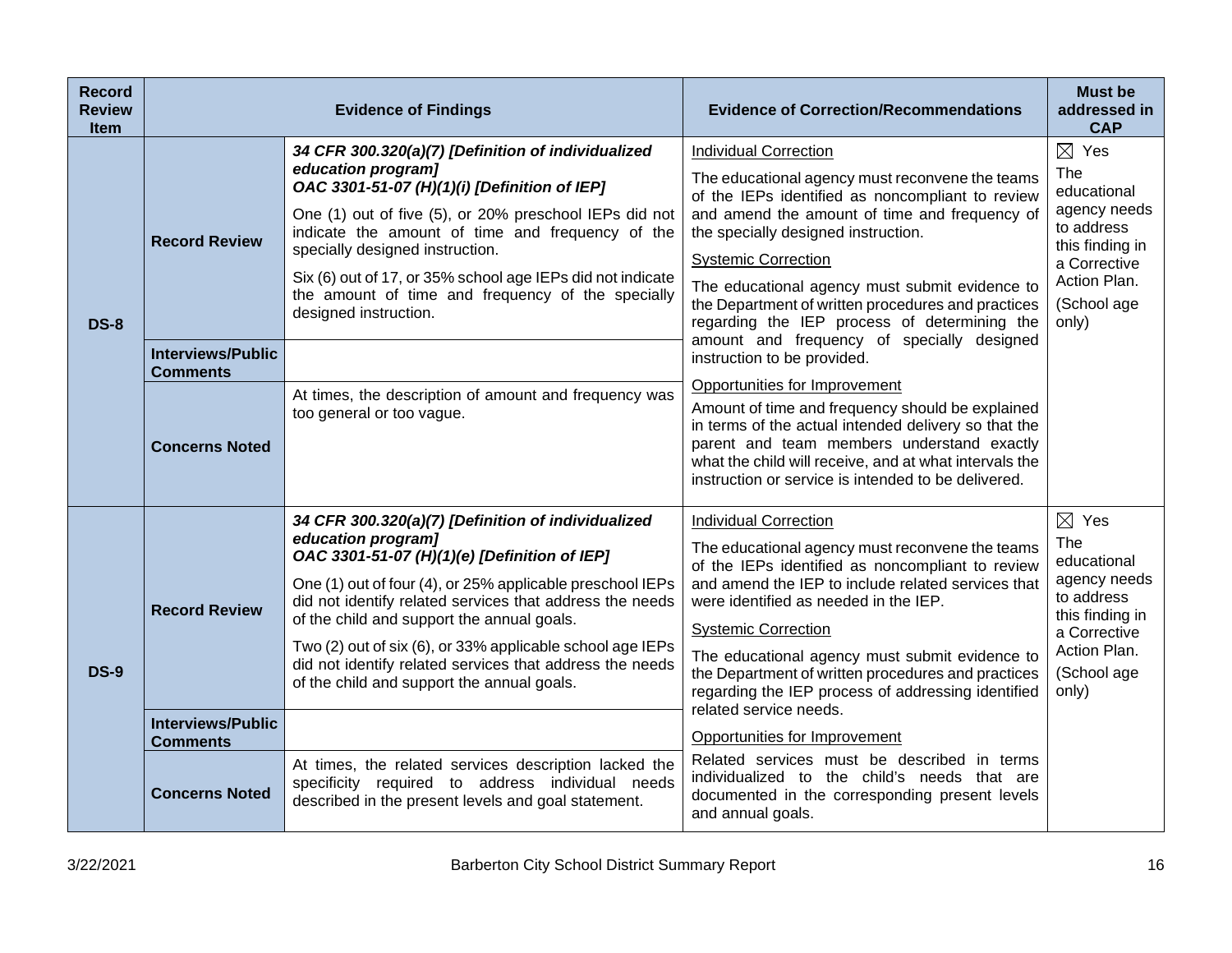| <b>Record</b><br><b>Review</b><br>Item | <b>Evidence of Findings</b>                                         |                                                                                                                                                                                                                                                                                                                                                                                                                                      | <b>Evidence of Correction/Recommendations</b>                                                                                                                                                                                                                                                                                                                                                                                                                                   | <b>Must be</b><br>addressed in<br><b>CAP</b>                                                                                     |
|----------------------------------------|---------------------------------------------------------------------|--------------------------------------------------------------------------------------------------------------------------------------------------------------------------------------------------------------------------------------------------------------------------------------------------------------------------------------------------------------------------------------------------------------------------------------|---------------------------------------------------------------------------------------------------------------------------------------------------------------------------------------------------------------------------------------------------------------------------------------------------------------------------------------------------------------------------------------------------------------------------------------------------------------------------------|----------------------------------------------------------------------------------------------------------------------------------|
| <b>DS-10</b>                           | <b>Record Review</b><br><b>Interviews/Public</b><br><b>Comments</b> | 34 CFR 300.320(a)(7) [Definition of individualized<br>education]<br>OAC 3301-51-07 (H)(1)(i) [Definition of IEP]<br>One (1) out of four (4), or 25% applicable preschool IEPs<br>did not indicate the location where the related services<br>will be provided.<br>One (1) out of five (5), or 20% applicable school age<br>IEPs did not indicate the location where the related<br>services will be provided.                        | <b>Individual Correction</b><br>The educational agency must reconvene the teams<br>of the IEPs identified as noncompliant to review<br>and amend the IEP to include the location where<br>the related services will be provided.<br><b>Systemic Correction</b><br>The educational agency must submit evidence to<br>the Department of written procedures and practices<br>regarding the IEP process of determining the<br>location where related services will occur.           | $\boxtimes$ No<br>The<br>educational<br>agency does<br>not need to<br>address this<br>finding in a<br>Corrective<br>Action Plan. |
|                                        | <b>Concerns Noted</b>                                               | The location must be specific to the nature of the related<br>service and should indicate a location on the continuum<br>of alternative placements.                                                                                                                                                                                                                                                                                  |                                                                                                                                                                                                                                                                                                                                                                                                                                                                                 |                                                                                                                                  |
| <b>DS-11</b>                           | <b>Record Review</b>                                                | 34 CFR 300.320(a)(7) [Definition of individualized<br>education program]<br>OAC 3301-51-07 (H)(1)(i) [Definition of IEP]<br>All applicable preschool IEPs indicated the amount of<br>time, duration and frequency of the related services to<br>be provided.<br>One (1) out of five (5), or 20% applicable school age<br>IEPs did not indicate the amount of time, duration and<br>frequency of the related services to be provided. | <b>Individual Correction</b><br>The educational agency must reconvene the teams<br>of the IEPs identified as noncompliant to review<br>and amend on the IEP the amount of time and<br>frequency of the related services to be provided.<br><b>Systemic Correction</b><br>The educational agency must submit evidence to<br>the Department of written procedures and practices<br>regarding the IEP process of determining the<br>amount and frequency of related services to be | $\boxtimes$ No<br>The<br>educational<br>agency does<br>not need to<br>address this<br>finding in a<br>Corrective<br>Action Plan. |
|                                        | <b>Interviews/Public</b><br><b>Comments</b>                         |                                                                                                                                                                                                                                                                                                                                                                                                                                      | provided.                                                                                                                                                                                                                                                                                                                                                                                                                                                                       |                                                                                                                                  |
|                                        | <b>Concerns Noted</b>                                               |                                                                                                                                                                                                                                                                                                                                                                                                                                      |                                                                                                                                                                                                                                                                                                                                                                                                                                                                                 |                                                                                                                                  |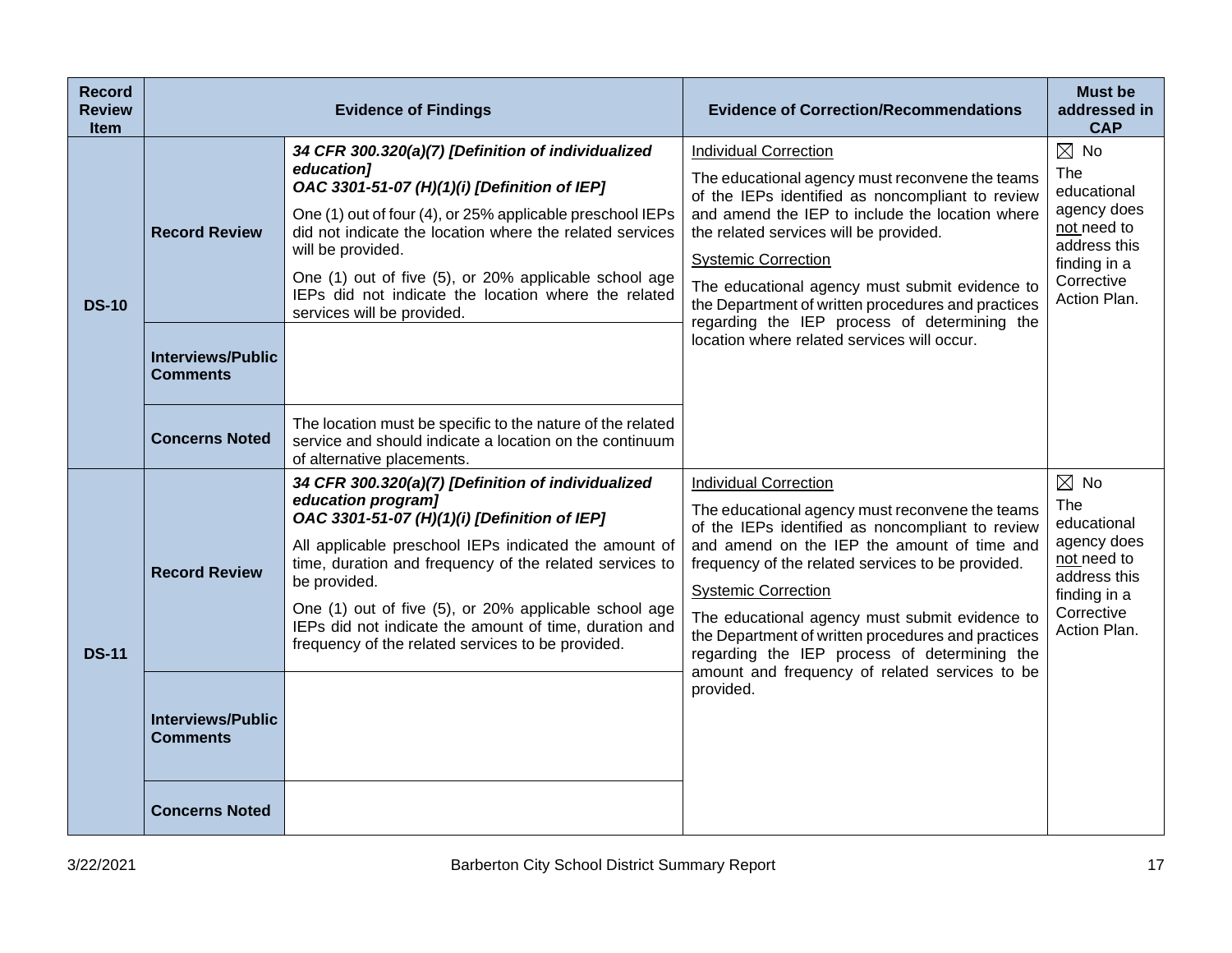| <b>Record</b><br><b>Review</b><br><b>Item</b> | <b>Evidence of Findings</b>                 |                                                                                                                                                                                                      | <b>Evidence of Correction/Recommendations</b>                                                                                                                                                     | <b>Must be</b><br>addressed in<br><b>CAP</b>                                                          |
|-----------------------------------------------|---------------------------------------------|------------------------------------------------------------------------------------------------------------------------------------------------------------------------------------------------------|---------------------------------------------------------------------------------------------------------------------------------------------------------------------------------------------------|-------------------------------------------------------------------------------------------------------|
|                                               | <b>Record Review</b>                        | 34 CFR 300.324(a)(2)(v) [Development of IEP] OAC<br>3301-51-01(B)(3) [Applicability of requirements and<br>definitions]                                                                              | <b>Individual Correction</b>                                                                                                                                                                      | $\boxtimes$ Yes                                                                                       |
|                                               |                                             |                                                                                                                                                                                                      | The educational agency must reconvene the teams<br>of the IEPs identified as noncompliant to review                                                                                               | The<br>educational                                                                                    |
|                                               |                                             | All applicable preschool IEPs identified assistive<br>technology to enable the child to be involved and make<br>progress in the general education curriculum.                                        | assistive technology and/or services that would<br>directly assist the child with a disability to increase,<br>maintain, or improve their functional capabilities<br>and include them on the IEP. | agency needs<br>to address<br>this finding in<br>a Corrective<br>Action Plan.<br>(School age<br>only) |
| <b>DS-12</b>                                  |                                             | Six (6) out of eight (8), or 75% applicable school age<br>IEPs did not identify assistive technology to enable the<br>child to be involved and make progress in the general<br>education curriculum. | <b>Systemic Correction</b>                                                                                                                                                                        |                                                                                                       |
|                                               |                                             |                                                                                                                                                                                                      | The educational agency must submit evidence to<br>the Department of written procedures and practices<br>regarding assistive technology.                                                           |                                                                                                       |
|                                               | <b>Interviews/Public</b><br><b>Comments</b> |                                                                                                                                                                                                      | Opportunities for Improvement                                                                                                                                                                     |                                                                                                       |
|                                               | <b>Concerns Noted</b>                       | Assistive technology should include a statement<br>explaining the student's individualized need for the<br>specific assistive technology that is listed.                                             | Training and technical assistance for enhancing<br>assistive technology descriptions in part 7 of the<br>IEP are recommended.                                                                     |                                                                                                       |
|                                               | <b>Record Review</b>                        | 34 CFR 300.320(a)(6)(i) [Definition of individualized                                                                                                                                                | <b>Individual Correction</b>                                                                                                                                                                      | $\boxtimes$ Yes                                                                                       |
|                                               |                                             | education]<br>OAC 3301-51-07 (H)(1)(g) [Definition of IEP]                                                                                                                                           | The educational agency must reconvene the teams<br>of the IEPs identified as noncompliant to review the                                                                                           | The<br>educational                                                                                    |
|                                               |                                             | Four (4) out of four (4), or 100% preschool IEPs did not<br>identify accommodations provided to enable the child to<br>be involved and make progress in the general education<br>curriculum.         | accommodations that would directly assist the child<br>to access the course content without altering the<br>scope or complexity of the information taught and<br>include them on the IEP.         | agency needs<br>to address<br>this finding in<br>a Corrective<br>Action Plan.                         |
| <b>DS-13</b>                                  |                                             | Twelve (12) out of 16, or 75% applicable school age<br>IEPs did not identify accommodations provided to<br>enable the child to be involved and make progress in the<br>general education curriculum. | <b>Systemic Correction</b>                                                                                                                                                                        |                                                                                                       |
|                                               |                                             |                                                                                                                                                                                                      | The educational agency must submit evidence to<br>the Department of written procedures and practices<br>regarding accommodations.                                                                 |                                                                                                       |
|                                               | <b>Interviews/Public</b>                    |                                                                                                                                                                                                      | Opportunities for Improvement                                                                                                                                                                     |                                                                                                       |
|                                               | <b>Comments</b>                             |                                                                                                                                                                                                      | Training and technical assistance for improving the<br>descriptions of accommodations in part 7 of the IEP                                                                                        |                                                                                                       |
|                                               | <b>Concerns Noted</b>                       | Accommodations must describe the conditions for and<br>extent of the accommodations.                                                                                                                 | are recommended.                                                                                                                                                                                  |                                                                                                       |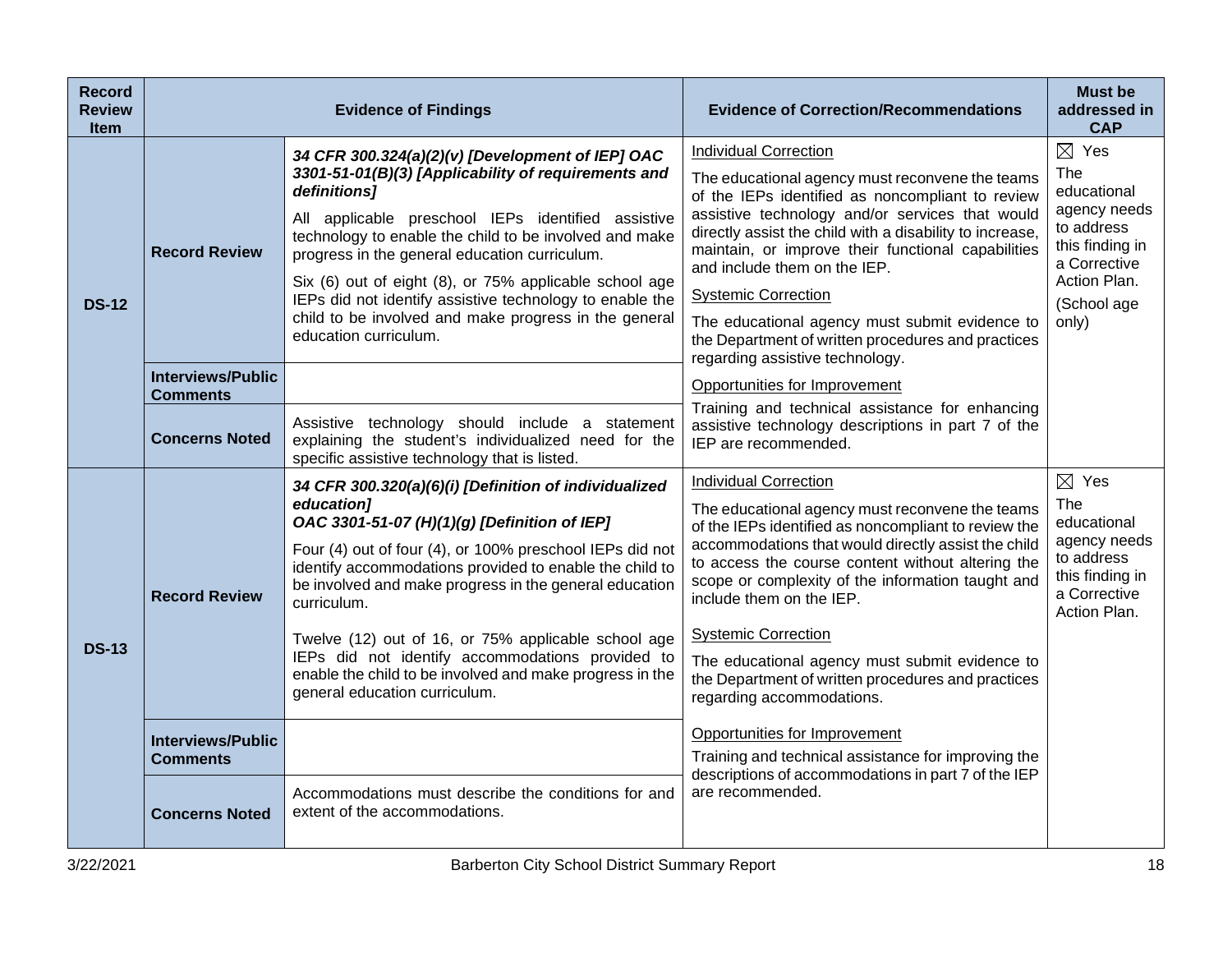| <b>Record</b><br><b>Review</b><br><b>Item</b> | <b>Evidence of Findings</b>                 |                                                                                                                                                                                                                  | <b>Evidence of Correction/Recommendations</b>                                                                                                                                                                             | <b>Must be</b><br>addressed in<br><b>CAP</b>                                  |
|-----------------------------------------------|---------------------------------------------|------------------------------------------------------------------------------------------------------------------------------------------------------------------------------------------------------------------|---------------------------------------------------------------------------------------------------------------------------------------------------------------------------------------------------------------------------|-------------------------------------------------------------------------------|
|                                               | <b>Record Review</b>                        | 34 CFR 300.320(a)(4) [Definition of individualized                                                                                                                                                               | <b>Individual Correction</b>                                                                                                                                                                                              | $\boxtimes$ Yes                                                               |
|                                               |                                             | education program]<br>OAC 3301-51-07 (H)(1)(e) [Definition of IEP]                                                                                                                                               | The educational agency must reconvene the teams<br>of the IEPs identified as noncompliant to review the                                                                                                                   | The<br>educational                                                            |
|                                               |                                             | Six (6) out of six (6), or 100% applicable school age IEPs<br>did not identify modifications to enable the child to be<br>involved and make progress in the general education<br>curriculum.                     | modifications that would alter the amount or<br>complexity of grade-level materials and would<br>enable the child to be involved and make progress<br>in the general education curriculum and include<br>them in the IEP. | agency needs<br>to address<br>this finding in<br>a Corrective<br>Action Plan. |
| <b>DS-14</b>                                  | <b>Interviews/Public</b><br><b>Comments</b> |                                                                                                                                                                                                                  | <b>Systemic Correction</b>                                                                                                                                                                                                | (School age<br>only)                                                          |
|                                               | <b>Concerns Noted</b>                       | Modifications must describe the nature of and extent of<br>the modifications; and, when applicable, refer to the<br>Ohio Learning Standards - Extended.                                                          | The educational agency must submit evidence to<br>the Department of written procedures and practices<br>regarding modifications.                                                                                          |                                                                               |
|                                               |                                             |                                                                                                                                                                                                                  | Opportunities for Improvement                                                                                                                                                                                             |                                                                               |
|                                               |                                             |                                                                                                                                                                                                                  | Training and technical assistance for improving the<br>descriptions of modifications in part 7 of the IEP are<br>recommended.                                                                                             |                                                                               |
|                                               | <b>Record Review</b>                        | 34 CFR 300.320(a)(4) [Definition of individualized<br>education program]<br>OAC 3301-51-07 (H)(1)(e) [Definition of IEP]                                                                                         | <b>Individual Correction</b>                                                                                                                                                                                              | $\boxtimes$ Yes                                                               |
|                                               |                                             |                                                                                                                                                                                                                  | The educational agency must reconvene the teams<br>of the IEPs identified as noncompliant to review the                                                                                                                   | The<br>educational                                                            |
|                                               |                                             | Four (4) out of four (4), or 100% preschool IEPs did not<br>identify supports for school personnel to enable the child<br>to be involved and make progress in the general<br>education curriculum.               | supports for school personnel that were identified<br>by the IEP team and define the supports on the IEP<br>including who will provide the support and when it<br>will take place.                                        | agency needs<br>to address<br>this finding in<br>a Corrective<br>Action Plan. |
|                                               |                                             | Eight (8) out of eight (8), or 100% applicable school age<br>IEPs did not identify supports for school personnel to<br>enable the child to be involved and make progress in the<br>general education curriculum. | <b>Systemic Correction</b>                                                                                                                                                                                                |                                                                               |
| <b>DS-15</b>                                  |                                             |                                                                                                                                                                                                                  | The educational agency must submit evidence to<br>the Department of written procedures and practices<br>regarding supports for school personnel.                                                                          |                                                                               |
|                                               | <b>Interviews/Public</b><br><b>Comments</b> | The concept of supports for school personnel is                                                                                                                                                                  | Opportunities for Improvement                                                                                                                                                                                             |                                                                               |
|                                               |                                             | generally understood by district personnel, however, its<br>description in the IEP is not always well-developed.                                                                                                 | Training and technical assistance on describing<br>supports for school personnel in the IEP is<br>recommended.                                                                                                            |                                                                               |
|                                               | <b>Concerns Noted</b>                       |                                                                                                                                                                                                                  |                                                                                                                                                                                                                           |                                                                               |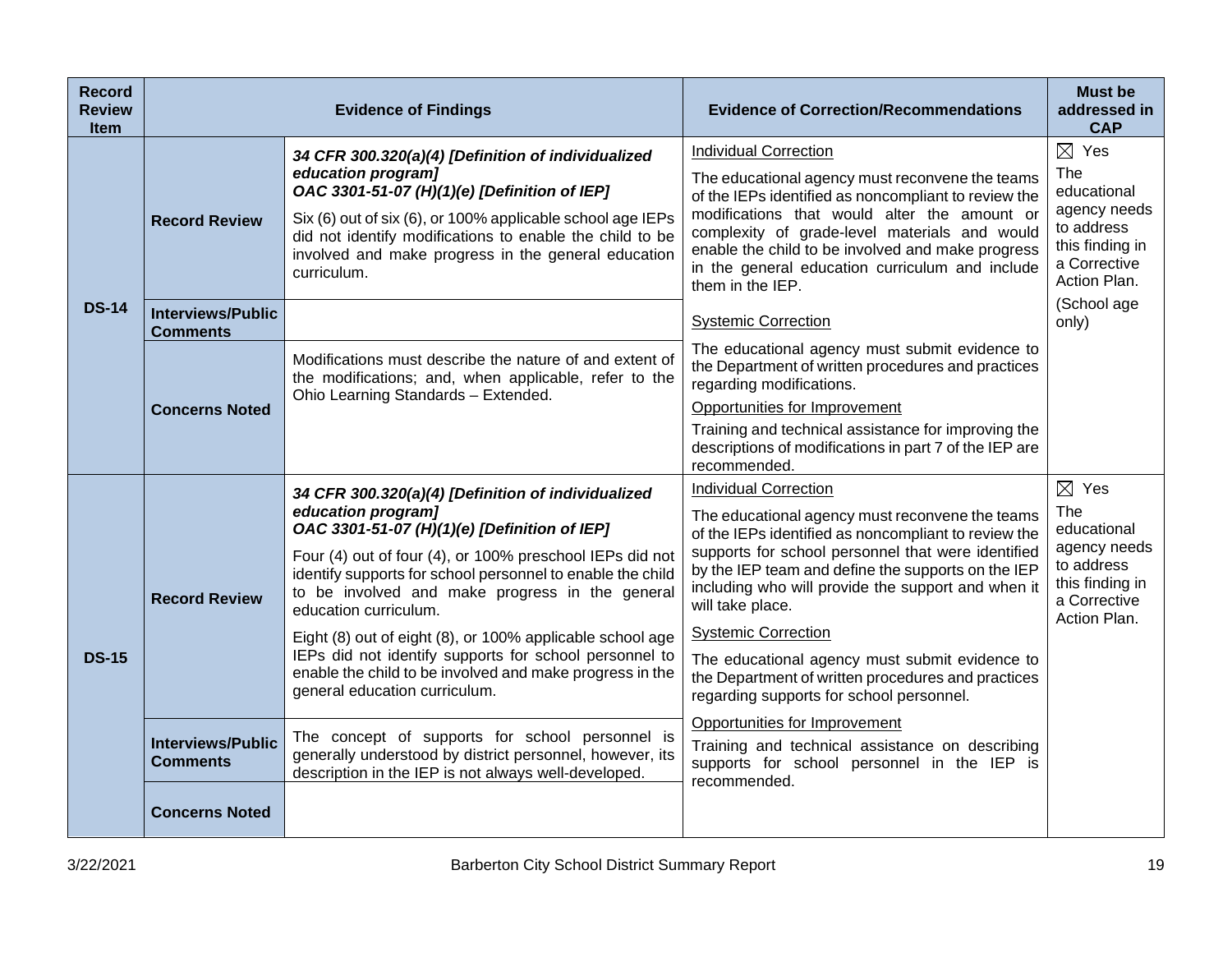| <b>Record</b><br><b>Review</b><br><b>Item</b> | <b>Evidence of Findings</b>                 |                                                                                                                                                                                                                                                                                                                                                                                                                                                     | <b>Evidence of Correction/Recommendations</b>                                                                                                                                                                                                                                                                                                     | <b>Must be</b><br>addressed in<br><b>CAP</b>                                                                                  |
|-----------------------------------------------|---------------------------------------------|-----------------------------------------------------------------------------------------------------------------------------------------------------------------------------------------------------------------------------------------------------------------------------------------------------------------------------------------------------------------------------------------------------------------------------------------------------|---------------------------------------------------------------------------------------------------------------------------------------------------------------------------------------------------------------------------------------------------------------------------------------------------------------------------------------------------|-------------------------------------------------------------------------------------------------------------------------------|
| <b>DS-16</b>                                  | <b>Record Review</b>                        | OAC 3301-51-07 (H)(1)(h)(ii) [Definition of IEP]<br>Three (3) out of five (5), or 60% applicable school age<br>student records did not have a justification statement<br>explaining why the student cannot participate in the<br>regular assessment and why the alternate assessment<br>is appropriate for the student.                                                                                                                             | <b>Individual Correction</b><br>The educational agency must reconvene the teams<br>of the IEPs identified as noncompliant to review<br>and determination if the alternate assessment is<br>appropriate for the student.                                                                                                                           | $\boxtimes$ Yes<br>The<br>educational<br>agency needs<br>to address<br>this finding in                                        |
|                                               | <b>Interviews/Public</b><br><b>Comments</b> | The justification statement for AASCD participation must<br>be included in the IEP.                                                                                                                                                                                                                                                                                                                                                                 | <b>Systemic Correction</b><br>The educational agency must submit evidence to<br>the Department of written procedures and practices<br>regarding the determination of participation in the                                                                                                                                                         | a Corrective<br>Action Plan.<br>(School age<br>only)                                                                          |
|                                               | <b>Concerns Noted</b>                       |                                                                                                                                                                                                                                                                                                                                                                                                                                                     | AASCD.<br>Opportunities for Improvement<br>Training<br>technical<br>assistance<br>and<br>are<br>recommended to enhance the understanding and<br>use of the recent decision-making tool for<br>determining eligibility for the Alternate Assessment<br>for Students with Significant Cognitive Disabilities.                                       |                                                                                                                               |
| <b>DS-17</b>                                  | <b>Record Review</b>                        | OAC 3301-51-07(L)(2) [Development, review and<br>revision of IEP]<br>One (1) out of two (2), or 50% preschool student records<br>did not show evidence of progress reporting data<br>collected and analyzed to monitor performance on each<br>goal.<br>Three (3) out of six (6), or 50% applicable school age<br>student records did not show evidence of progress<br>reporting data collected and analyzed to monitor<br>performance on each goal. | <b>Individual Correction</b><br>None<br><b>Systemic Correction</b><br>The educational agency must submit evidence to<br>the Department of written procedures and practices<br>regarding measurable annual goals and services<br>consistent with progress made.<br>Opportunities for Improvement<br>Although progress monitoring in understood and | $\boxtimes$ Yes<br><b>The</b><br>educational<br>agency needs<br>to address<br>this finding in<br>a Corrective<br>Action Plan. |
|                                               | <b>Interviews/Public</b><br><b>Comments</b> | Collaboration between intervention specialists and<br>general education teachers in reviewing student data for<br>progress reporting was described by interviewees.                                                                                                                                                                                                                                                                                 | maintained across the district, precise reporting in<br>specific terms of the goal measurements is not fully<br>implemented.                                                                                                                                                                                                                      |                                                                                                                               |
|                                               | <b>Concerns Noted</b>                       | Progress on annual IEP goals must be reported in the<br>same measurement that is used in the annual goal.                                                                                                                                                                                                                                                                                                                                           |                                                                                                                                                                                                                                                                                                                                                   |                                                                                                                               |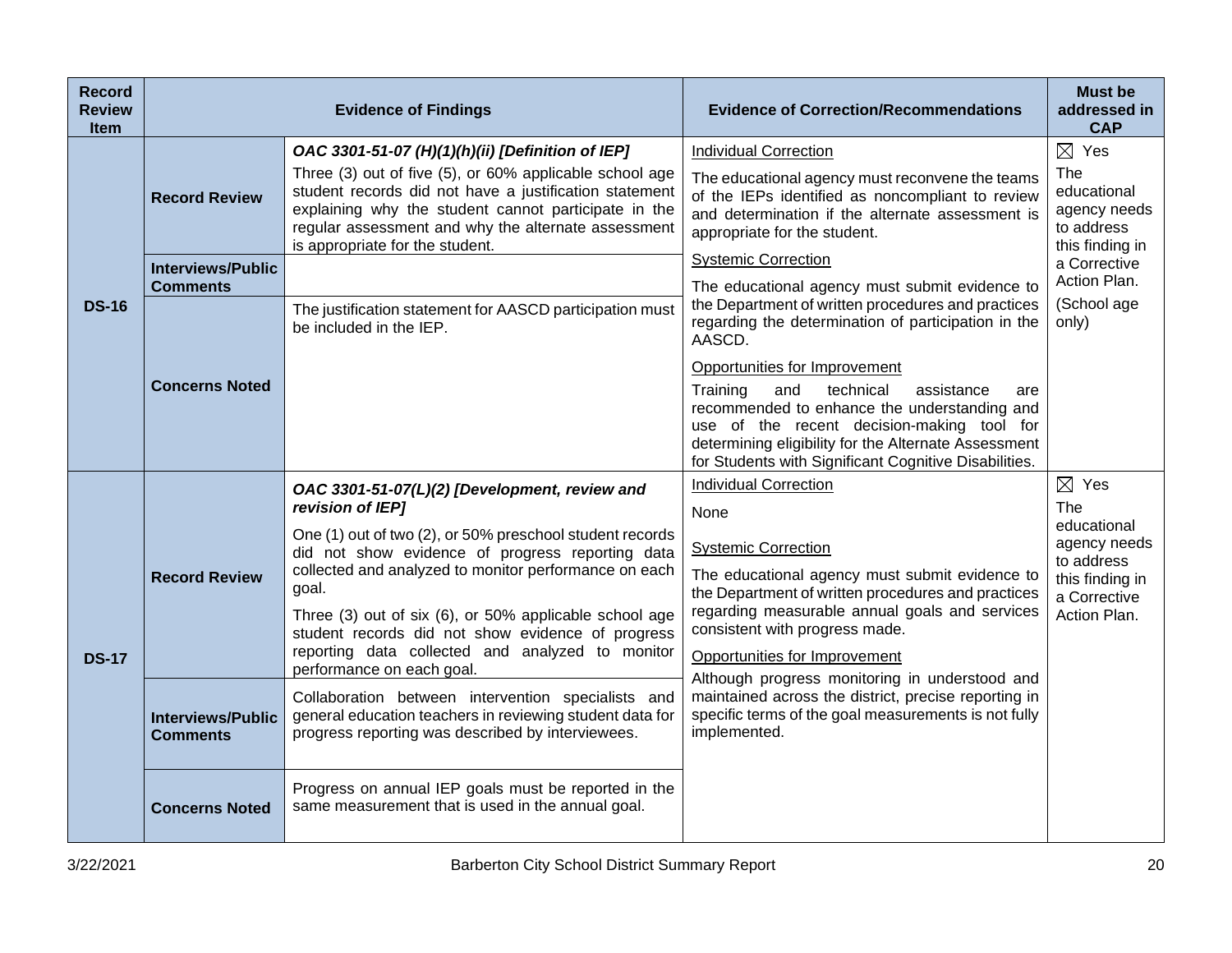| <b>Record</b><br><b>Review</b><br><b>Item</b> | <b>Evidence of Findings</b>                                          |                                                                                                                                                                                                                                                                                                                                                                                                          | <b>Evidence of Correction/Recommendations</b>                                                                                                                                                                                                                                                                                                                                                                   | <b>Must be</b><br>addressed in<br><b>CAP</b>                                                                                                   |
|-----------------------------------------------|----------------------------------------------------------------------|----------------------------------------------------------------------------------------------------------------------------------------------------------------------------------------------------------------------------------------------------------------------------------------------------------------------------------------------------------------------------------------------------------|-----------------------------------------------------------------------------------------------------------------------------------------------------------------------------------------------------------------------------------------------------------------------------------------------------------------------------------------------------------------------------------------------------------------|------------------------------------------------------------------------------------------------------------------------------------------------|
| <b>DS-18</b>                                  | <b>Record Review</b>                                                 | OAC 3301-51-07(L) [Development, review and<br>revision of IEP]<br>All applicable preschool IEPs showed evidence that<br>revisions were made based on data indicating changes<br>in student needs or abilities.<br>Three (3) out of three (3), or 100% applicable school age<br>IEPs did not show evidence that revisions were made<br>based on data indicating changes in student needs or<br>abilities. | <b>Individual Correction</b><br>The educational agency must reconvene the teams<br>to review and amend the IEPs to reflect changes<br>made based on current needs or abilities.<br><b>Systemic Correction</b><br>The educational agency must submit evidence to<br>the Department of written procedures and practices<br>regarding using data to revise IEPs based on<br>changes in student needs or abilities. | $\boxtimes$ Yes<br>The<br>educational<br>agency needs<br>to address<br>this finding in<br>a Corrective<br>Action Plan.<br>(School age<br>only) |
|                                               | <b>Interviews/Public</b><br><b>Comments</b><br><b>Concerns Noted</b> | The IEP team is required to meet and make necessary<br>adjustments to the IEP whenever a student fails to make<br>progress on goals, or when a student achieves mastery<br>of a goal.                                                                                                                                                                                                                    | Opportunities for Improvement<br>Training and technical assistance as well as the<br>internal monitoring review system would be helpful<br>to promote compliance in the areas of IEP<br>revisions.                                                                                                                                                                                                              |                                                                                                                                                |
| <b>DS-19</b>                                  | <b>Record Review</b>                                                 | 34 CFR 300.321(5) [IEP team]<br>OAC 3301-51-07(I) [IEP team]<br>Two (2) out of five (5), or 40% preschool IEPs did not<br>indicate that the IEP Team included a group of qualified<br>professionals.<br>Four (4) out of 17, or 24% school age IEPs did not<br>indicate that the IEP Team included a group of qualified<br>professionals.                                                                 | <b>Individual Correction</b><br>For the IEPs identified as noncompliant, the<br>educational agency must:<br>Provide documentation that the parent was<br>$\bullet$<br>informed prior to the IEP meeting that the<br>person qualified to interpret the instructional<br>implications of evaluation results would not<br>participate in the meeting, and                                                          | $\boxtimes$ Yes<br>The<br>educational<br>agency needs<br>to address<br>this finding in<br>a Corrective<br>Action Plan.                         |
|                                               | <b>Interviews/Public</b><br><b>Comments</b>                          | There is a need for further training and development for<br>ensuring a qualified team participates in every IEP<br>meeting.                                                                                                                                                                                                                                                                              | Provide a written excuse signed by the parents<br>$\bullet$<br>and the educational agency that allowed the<br>person qualified to interpret the instructional<br>implications of evaluation results not to attend<br>the IEP meeting, or<br>Reconvene the IEP team to review the IEP with<br>$\bullet$<br>all required members present.                                                                         |                                                                                                                                                |
|                                               | <b>Concerns Noted</b>                                                |                                                                                                                                                                                                                                                                                                                                                                                                          | <b>Systemic Correction</b><br>The educational agency must submit evidence to<br>the Department of written procedures and practices<br>regarding the involvement of people qualified to<br>interpret the instructional implications of evaluation<br>results in the IEP process.                                                                                                                                 |                                                                                                                                                |